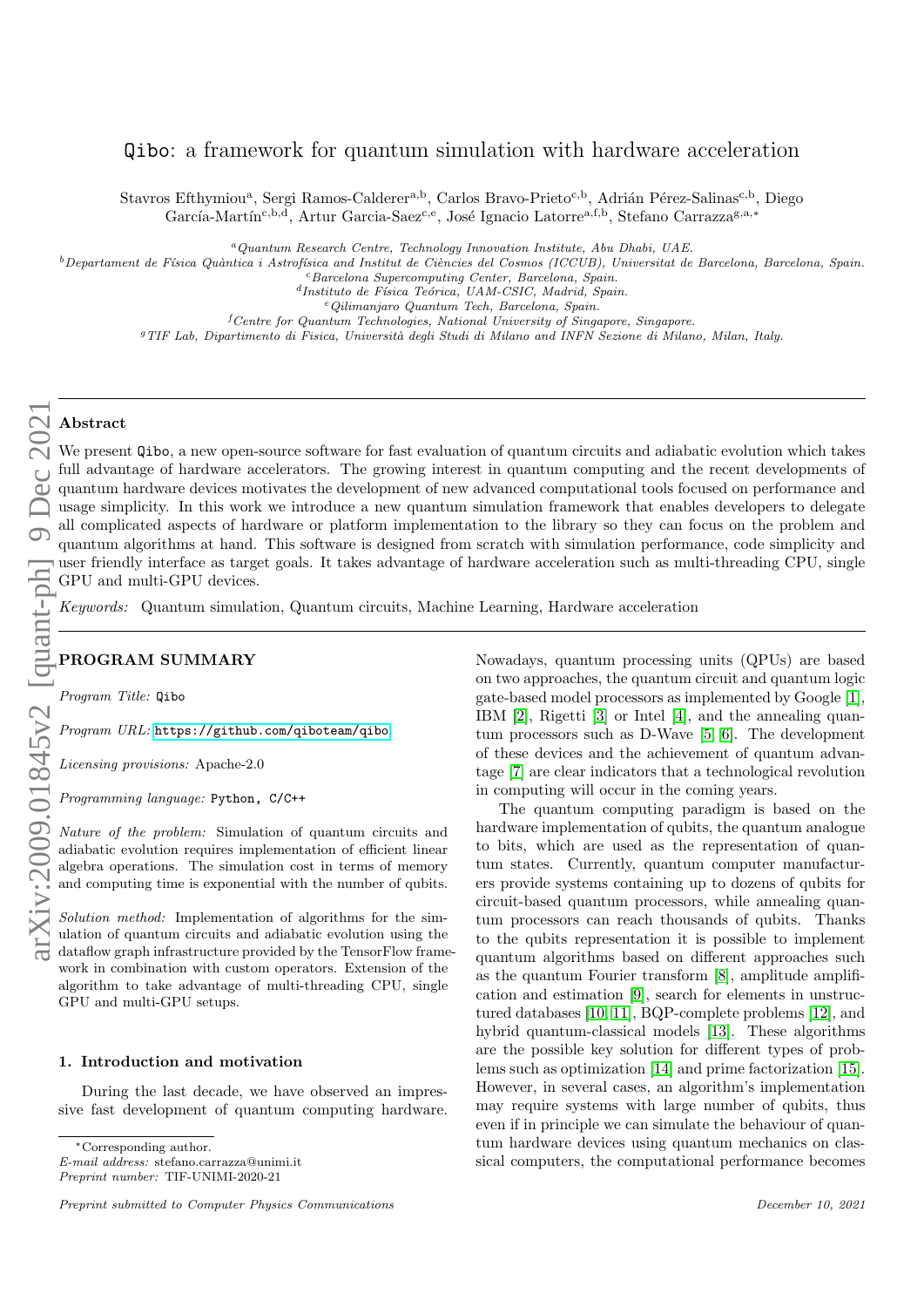| Module       | Description                        |
|--------------|------------------------------------|
| models       | Qibo models (details in Table 2).  |
| gates        | Quantum gates that can be          |
|              | added to Qibo circuit.             |
| callbacks    | Calculation of physical quantities |
|              | during circuit simulation.         |
|              | Hamiltonian objects supporting     |
| hamiltonians | matrix operations and              |
|              | Trotter decomposition.             |
| solvers      | Integration methods used for       |
|              | time evolution.                    |

Table 1: Modules supported by Qibo 0.1.0.

quickly unpractical due to the exponential scaling of memory and time.

The quantum computer simulation on classical hardware is still quite relevant in the current research stage, because thanks to simulation, researchers can prototype and study a priori the behaviour of new algorithms on quantum hardware. In terms of simulation techniques, there are at least three common approaches such as the linear algebra implementation of the quantum-mechanical wavefunction propagation, the Feynman path-integral formulation of quantum mechanics [\[16,](#page-13-15) [17\]](#page-13-16) and tensor networks [\[18\]](#page-13-17).

The simulation of circuit-based quantum processors is already implemented by several research collaborations and companies. Some notable examples of simulation software which are based on linear algebra approach are Cirq [\[19\]](#page-13-18) and TensorFlow Quantum (TFQ) [\[20\]](#page-13-19) from Google, Qiskit from IBM Q [\[21\]](#page-13-20), PyQuil from Rigetti [\[22\]](#page-13-21), Intel-QS (qHipster) from Intel [\[23\]](#page-13-22) , QCGPU [\[24\]](#page-13-23) and Qulacs [\[25\]](#page-13-24), among others [\[26](#page-13-25)[–45\]](#page-14-0). While the simulation techniques and hardware-specific configurations are well defined for each simulation software, despite the availability of recent implementations based on Field Programmable Gate Arrays (FPGAs) [\[46,](#page-14-1) [47\]](#page-14-2), there are no simulation tools that can take full advantage of hardware acceleration in single and double precision computations, through a simple interface which allows the user to switch from multithreading CPU, single GPU, and distributed multi-GPU/CPU setups. On the other hand, from the point of view of quantum annealing computation, in particular adiabatic quantum computation, there are several examples of applications in the literature [\[48](#page-14-3)[–50\]](#page-14-4). However, classical simulation of adiabatic evolution algorithms used by this computational paradigm are not systematically implemented in public libraries.

In this work, we present the Qibo framework [\[51\]](#page-14-5) for quantum simulation with hardware acceleration (code available at [\[52\]](#page-14-6)). Qibo is designed with three target goals: a simple application programming interface (API) for quantum circuit design and adiabatic quantum computation, a high-performance simulation engine based on hardware acceleration tools, with particular emphasis on multithreading CPU, single GPU and multi-GPU setups, and finally,

<span id="page-1-1"></span>

| Qibo model         | Description                    |  |  |
|--------------------|--------------------------------|--|--|
| Circuit            | Basic circuit model containing |  |  |
|                    | gates and/or measurements.     |  |  |
| DistributedCircuit | Circuit that can be executed   |  |  |
|                    | on multiple devices.           |  |  |
| QFT                | Circuit implementing the       |  |  |
|                    | Quantum Fourier Transform.     |  |  |
|                    | Variational Quantum            |  |  |
| VQE                | Eigensolver.                   |  |  |
|                    | Supports optimization of the   |  |  |
|                    | variational parameters.        |  |  |
|                    | Quantum Approximate            |  |  |
| QAOA               | Optimization Algorithm.        |  |  |
|                    | Supports optimization of the   |  |  |
|                    | variational parameters.        |  |  |
|                    | Unitary time evolution of      |  |  |
| StateEvolution     | quantum states under a         |  |  |
|                    | Hamiltonian.                   |  |  |
|                    | Adiabatic time evolution       |  |  |
| AdiabaticEvolution | of quantum states.             |  |  |
|                    | Supports optimization of       |  |  |
|                    | the scheduling function.       |  |  |

<span id="page-1-0"></span>Table 2: qibo.models implemented in Qibo 0.1.0.

a clean design pattern to include classical/quantum hybrid algorithms. In general the inclusion of hardware acceleration support requires a good knowledge of multiple programming languages such as C/C++ and Python, and hard-ware specific frameworks such as CUDA [\[53\]](#page-14-7), OpenCL [\[54\]](#page-14-8) and OpenMP [\[55\]](#page-14-9). However, given that the knowledge of each of these tools could be a strong technical barrier for users interested in custom circuit designs, and subsequently, the simulation of new quantum and hybrid algorithms, Qibo proposes a framework build on top of the TensorFlow [\[56\]](#page-14-10) library which reduces the effort required by the user. Tables [1](#page-1-1) and [2](#page-1-0) provide an overview of the basic modules and models that are implemented in the current version of Qibo 0.1.0.

The Qibo framework will become the entry point in terms of API and simulation engine for the middleware of a new quantum experimental research collaboration coordinated by [\[57,](#page-14-11) [58\]](#page-14-12).

The paper is organized as follows. In Sec. [2](#page-1-2) we present the technical aspects of the Qibo framework, highlighting the code structure, algorithms, and features. In Sec. [3,](#page-5-0) we show benchmarking results comparing the Qibo simulation performance with other popular libraries. The Sec. [4](#page-9-0) is dedicated to applications provided by Qibo as examples. Finally, in Sec. [5](#page-12-0) we present our conclusion and future development direction.

# <span id="page-1-2"></span>2. Technical implementation

In this section we present the technical structure of Qibo, an open-source library for quantum circuit defini-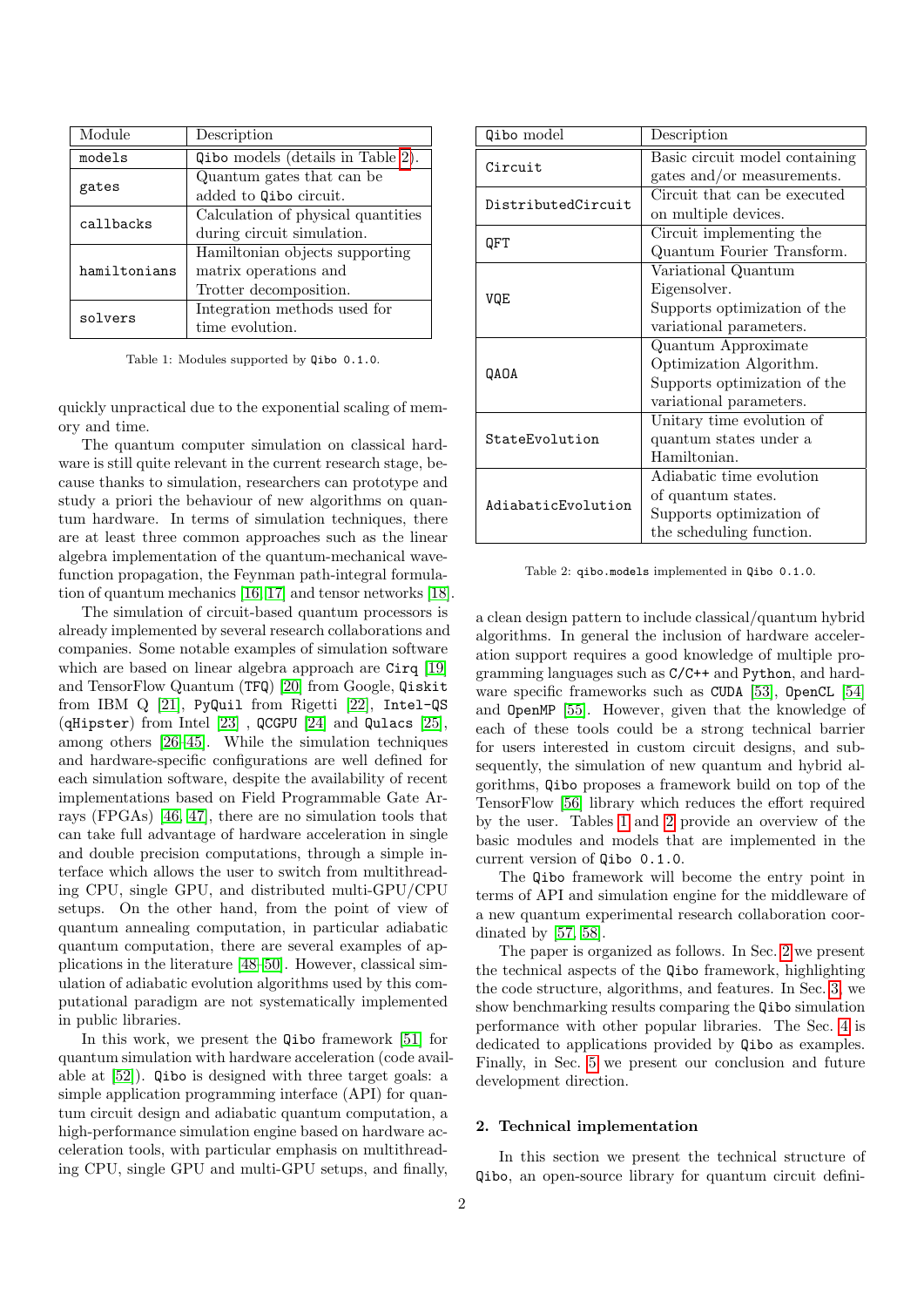# **Qibo Stack**



Figure 1: Schematic view of the Qibo structure design.

tion and simulation which takes advantage of hardware accelerators such as GPUs.

### 2.1. Acceleration paradigm

Hardware acceleration combines the flexibility of generalpurpose processors, such as CPUs, with the efficiency of fully customized hardware, such as GPUs, increasing efficiency by orders of magnitude.

In particular, hardware accelerators such as GPUs with a large number of cores and memory are getting popular thanks to their great efficiency in deep learning applications. Open-source frameworks such as TensorFlow simplify the development strategy by reducing the required hardware knowledge from the developer's point of view.

In this context, Qibo implements quantum circuit simulation using TensorFlow primitives and custom operators together with job scheduling for multi-GPU synchronization. The choice of TensorFlow as the backend development framework for Qibo is motivated by its simple mechanism to write efficient Python code which can be distributed to hardware accelerators without complicated installation procedures.

### 2.2. Code structure

In Fig. [1](#page-2-0) we show a schematic representation of the code structure. The ground layer represents the base abstraction layer, where the circuit structure and gates are defined. On top of the abstraction layer, we specialize the simulation system using TensorFlow and numpy [\[59\]](#page-14-13) primitives. The backend layers are required in order to build quantum algorithms such as the Variation Quantum Eigensolver (VQE) [\[60\]](#page-14-14), perform measurement shots, etc. These algorithms are implemented in such a way that there is no direct dependency on the backend specialization. Furthermore, several models delivered by Qibo, such as VQE, QAOA and adiabatic evolution, require minimization techniques provided by external libraries, in particular TensorFlow for stochastic gradient descent, Scipy [\[61\]](#page-14-15) for quasi-Newton methods and CMA-ES [\[62\]](#page-14-16) for evolutionary

optimization. Finally, we provide the entry point for code usage through a simple high-level API in Python.

#### 2.3. Backends and algorithms

Qibo simulates the behavior of quantum circuits using dense complex state vectors  $\psi(\sigma_1, \sigma_2, \ldots, \sigma_N) \in \mathbb{C}$  in the computational basis where  $\sigma_i \in \{0,1\}$  and N is the total number of qubits in the circuit. The main usage scheme is the following:

```
import numpy as np
from qibo import models, gates
# create a circuit for N=3 qubits
circuit = models.Circuit(3)
# add some gates in the circuit
circuit.add([gates.H(0), gates.X(1)])
circuit.add(gates.RX(0, theta=np.pi/6))
# execute the circuit and obtain the
# final state as a tf.Tensor
final_state = circuit()
```
where qibo.models.Circuit is the core Qibo object and holds a queue of quantum gates. Each gate corresponds to a matrix  $G(\tau, \tau') = G(\tau_1, \ldots, \tau_{N_{\text{targets}}}, \tau'_1, \ldots, \tau'_{N_{\text{targets}}})$ and acts on the state vector via the matrix multiplication

<span id="page-2-1"></span>
$$
\psi'(\sigma_1,\ldots,\sigma_N)=\sum_{\boldsymbol{\tau'}}G(\boldsymbol{\tau},\boldsymbol{\tau'})\psi(\sigma_1,\ldots,\boldsymbol{\tau'},\ldots,\sigma_N) \quad (1)
$$

where the sum runs over qubits targeted by the gate.

When a circuit is executed, the state vector is transformed by applying matrix multiplications for every gate in the queue. By default, the result of circuit execution is the final state vector  $\psi'$  after all gates have been applied. If measurement gates are used then the returned result contains measurement samples following the distribution corresponding to the final state vector. The computational difficulty in this calculation is that the dimension of  $\psi$  increases exponentially with the number of qubits  $N$  in the circuit.

Qibo provides three different backends for implementing the matrix multiplication of Eq. [\(1\)](#page-2-1), all based on TensorFlow 2. There are two backends (defaulteinsum and matmuleinsum) based on TensorFlow native operations and the custom backend that uses custom C++ operators. Table [3](#page-3-0) provides a feature comparison between the different backends. The default backend is custom, however the user can easily switch to a different backend using the qibo.set backend() method.

In the two TensorFlow backends the state vector  $\psi$  is stored as a rank- $N$  TensorFlow tensor ( $tf.Fensor$ ) and gate matrices as rank- $2N<sub>trarepsilon</sub>$  tensors. In the defaulteinsum backend, matrix multiplication is implemented using the  $tf.$ einsum method, while in the matmuleinsum backend using tf.matmul. In the latter case, the state has to be transposed and reshaped to  $(2^{N_{\text{targets}}}, 2^{N-N_{\text{targets}}})$  shape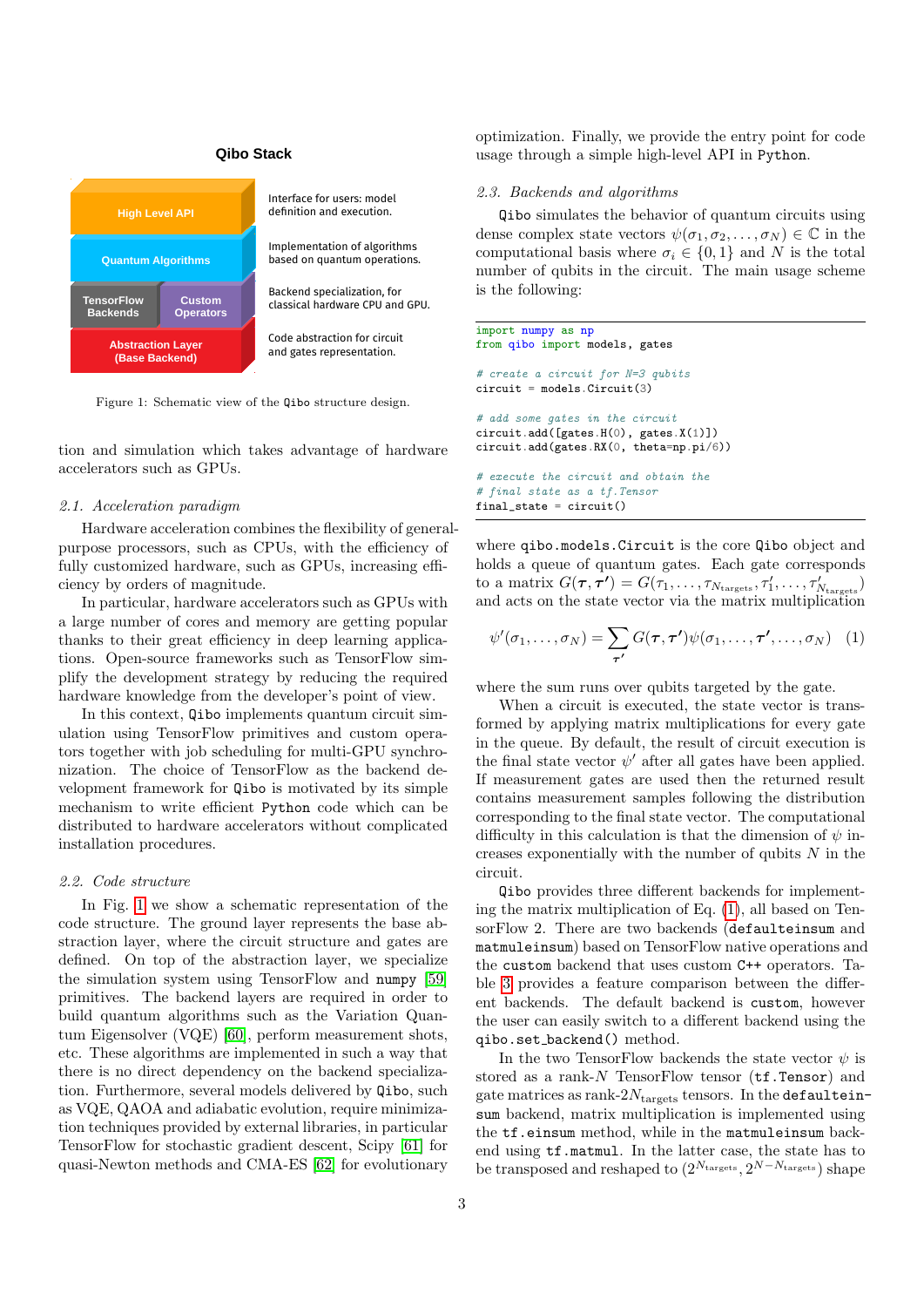|                          | <b>Native</b>                 | Custom |
|--------------------------|-------------------------------|--------|
| Backend names            | defaulteinsum<br>matmuleinsum | custom |
| GPU support              |                               |        |
| Distributed computation  |                               |        |
| In-place state updates   |                               |        |
| Measurements             |                               |        |
| Controlled gates         |                               |        |
| Density matrices / noise |                               |        |
| Callbacks                |                               |        |
| Gate fusion              |                               |        |
| Backpropagation          |                               |        |

Table 3: Features support for each calculation backend.

using the  $tf.transpose$  and  $tf.read$ . reshape operations, as tf.matmul by definition supports only matrix (rank-2 tensor) multiplication. The motivation to have both implementations is justified by performance: the defaulteinsum backend is faster on GPUs while the matmuleinsum is more efficient on CPU. The main advantage of using backends based on native TensorFlow primitives is that support for backpropagation is inherited automatically. This may be useful when gradient-descent-based minimization schemes are used to optimize variational quantum circuits. On the other hand, TensorFlow operations create multiple state vector copies, increasing execution time and memory usage, particularly for large qubit numbers.

In order to increase simulation performance and reduce memory usage, we implemented custom TensorFlow operators that perform Eq. [\(1\)](#page-2-1). The state is stored as a vector with  $2^N$  components, and the indices of its components that should be updated during the matrix multiplication are calculated by the custom operators during each gate application. This allows all gate applications to happen inplace without requiring any copies of the state vector, thus reducing memory requirements to the minimum  $(2^N \text{ com-}$ plex numbers for N qubits). Furthermore, the sparsity of some common quantum gates is exploited to increase performance. For example, the  $Z$  gate is applied by flipping the sign of only half of the state components while the rest remain unaffected. Custom operators are coded using C++ and support multi-threading via TensorFlow's thread pool implementation. An additional CUDA implementation is provided for all operators to allow execution on GPU.

# <span id="page-3-1"></span>2.4. Circuit simulation features

Qibo provides several features aiming to make the simulation of quantum circuits for research purposes easier. In this section, we describe some of these features.

### 2.4.1. Controlled gates

All Qibo gates can be controlled by an arbitrary number of qubits. Both in the native TensorFlow and custom

backends, these gates are applied using the proper indexing of the state vector, avoiding the creation of large gate matrices.

#### 2.4.2. Measurements

<span id="page-3-0"></span>Qibo's measuring mechanism works by sampling the final state vector once all gates of a circuit are applied. Sampling is handled by the tf.random.categorical method. A flexible measurement API is provided, which allows the user to view measurement results in binary or decimal format and as raw measurement samples or frequency dictionaries. It is also possible to group multiple qubits in the same register and perform collective measurements. Note that no density matrix is computed at this step. The final result is a trace-out of the outcome probability in unmeasured qubits.

### 2.4.3. Density matrices and noise

Native TensorFlow backends can simulate density matrices in addition to state vectors. This allows the simulation of noisy circuits using the channels that are provided as qibo.gates. By default Qibo uses state vectors for simulation. However, it switches automatically to density matrices if a channel is found in the circuit or if the user uses a density matrix as the initial state of a circuit execution. Density matrices are not yet implemented in the custom backend but will be included in future releases.

#### 2.4.4. Callbacks

The callback functions allow the user to perform calculations on intermediate state vectors during a circuit execution. A callback example which is implemented in Qibo is entanglement entropy. This allows the user to track how entanglement changes as the state is propagated through the circuit's gates. Other callbacks implemented in Qibo include the callbacks.Energy which calculates the energy (expectation value of a Hamiltonian) of a state or callbacks.Gap which calculates the gap of the adiabatic evolution Hamiltonian (we refer to Sec. [2.6](#page-4-0) for more details).

#### 2.4.5. Gate fusion

In some cases, particularly for large qubit numbers, it is more efficient to fuse several gates by multiplying their respective unitary matrices and multiply the resulting matrix to the state vector, instead of applying the original gates one-by-one. Qibo provides a simple method  $(circuit.fuse() )$  to fuse circuit gates up to a two-qubit  $4 \times 4$  matrix. Additionally, the VariationalLayer gate is provided for efficient simulation of variational circuits that consist of alternating layers between one-qubit rotations and two-qubit entangling gates. For more details on this we refer to Sec. [3.2.](#page-6-0)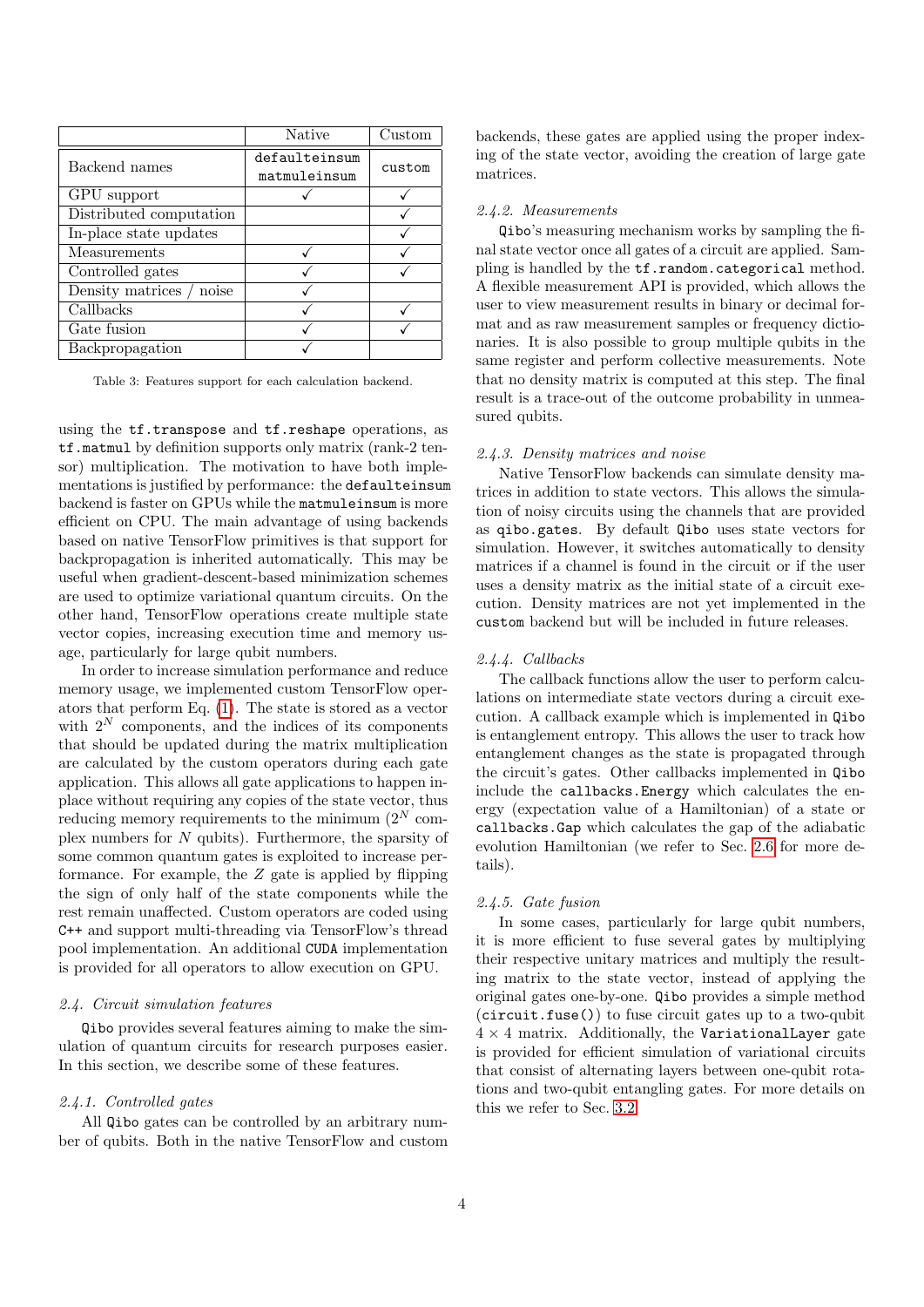#### <span id="page-4-1"></span>2.5. Distributed computation

Qibo allows execution of circuits on multiple devices with focus on systems with multiple GPU configurations. As demonstrated in Sec. [3,](#page-5-0) GPUs are much faster than a typical CPU for circuit simulation, however, they are limited by their internal memory. A typical high-end GPU nowadays has 12-16GB of memory, allowing simulation of up to 29 qubits (30 qubits with single precision numbers) using Qibo's custom backend. For larger qubits, the user has to use a CPU with sufficient random-access memory (RAM) size or rely on distributed configurations.

Qibo provides a simple API to distribute large circuits to multiple devices. For example, a circuit can be executed on multiple GPUs by passing an accelerators dictionary when creating the corresponding qibo.models.Circuit object, as:

```
from qibo.models import Circuit
circuit = Circuit(nqubits=30,
        accelerators={"/GPU:0": 1, "/GPU:1": 1}
        )
```
Dictionary keys define which devices will be used and the values the number of times each device will be used. Note that a single device can be used more than once to increase the number of "logical" devices. For example, a single GPU can be reused multiple times to exceed the limit of 29 qubits, making the distributed implementation useful even for systems with a single GPU.

Device re-usability is allowed by exploiting the system's RAM. The full state vector is stored in RAM while parts of it are transferred to the available GPUs to perform the matrix multiplications. This state partition to pieces is inspired by techniques used in multi-node quantum cir-cuit simulation [\[63,](#page-14-17) [64\]](#page-14-18). More specifically, if  $N_{\text{devices}}$  are available, the state is partitioned by selecting  $\log_2 N_{\text{devices}}$ qubits (called global qubits [\[65\]](#page-14-19)) and indexing according to their binary values. For example, if  $N_{\text{devices}} = 2$  and the first qubit is selected as the global qubit, the state of size  $2^N$  is partitioned to two pieces  $\psi(0, \sigma_2, \ldots, \sigma_N)$ and  $\psi(1,\sigma_2,\ldots,\sigma_N)$  of size  $2^{N-1}$ . Gates targeting local (non-global) qubits are directly applied by performing the corresponding matrix multiplication on all logical devices. Gates targeting global qubits cannot be applied without communication between devices. The scheme that we currently follow to apply such gates is to move their targets to local qubits by adding SWAP gates between global and local qubits. These SWAP gates are applied on CPU, where the full state vector is available. All gates between SWAPs target local qubits and are grouped and applied together to minimize the CPU-GPU communication.

If logical devices correspond to distinct physical devices, the matrix multiplications are parallelized among physical devices using joblib [\[66\]](#page-14-20).

In terms of memory, the distributed implementation described above is restricted only by the total amount of

RAM available for the system's CPU and not the GPU memory. The main bottleneck is related to CPU-GPU communication, and therefore the performance depends on the number of SWAP gates required to move all gates' targets to local qubits. This number depends on the circuit structure. As presented in the practical examples of Sec. [3,](#page-5-0) a multi-GPU configuration can provide significant speedup compared to using only the CPU.

# <span id="page-4-0"></span>2.6. Time evolution

In addition to the circuit simulation presented in the previous sections, Qibo can be used to simulate a unitary time evolution of quantum states. Given an initial state vector  $|\psi_0\rangle$  and an evolution Hamiltonian H, the goal is to find the state  $|\psi(T)\rangle$  after time T, so that the timedependent Schrödinger equation

$$
i\partial_t |\psi(t)\rangle = H |\psi(t)\rangle \tag{2}
$$

is satisfied. Note that the Hamiltonian may have explicit time dependence.

An application of time evolution relevant to quantum computation is the simulation of adiabatic quantum computation [\[48\]](#page-14-3). In this case the evolution Hamiltonian takes the form

$$
H(t) = (1 - s(t))H_0 + s(t)H_1
$$
\n(3)

where  $H_0$  is a Hamiltonian whose ground state is easy to prepare and is used as the initial condition,  $H_1$  is a Hamiltonian whose ground state is hard to prepare and  $s(t)$  is a scheduling function. According to the adiabatic theorem, for proper choice of  $s(t)$  and total evolution time T, the final state  $|\psi(T)\rangle$  will approximate the ground state of the "hard" Hamiltonian  $H_1$ .

The code below shows how Qibo can be used to simulate adiabatic evolution for the case where the "hard" Hamiltonian is the critical transverse field Ising model, mathematically:

$$
H_0 = -\sum_{i=0}^{N} X_i
$$
 (4)

and

<span id="page-4-2"></span>
$$
H_1 = -\sum_{i=0}^{N} (Z_i Z_{i+1} + h X_i)
$$
 (5)

where  $X_i$  and  $Z_i$  represent the matrices acting on the *i*-th qubit and  $h = 1$ .

from qibo import models, hamiltonians

```
# define Hamiltonian objects for 4 qubits
h0 = hamiltonians. X(4)h1 = hamiltonians.TFIM(4, h=1.0)# define evolution model with linear scheduling
s =lambda t: t
evolve = models.AdiabaticEvolution(h0, h1, s, dt=1e-2)
# execute the model for T=3 and obtain
# the final state as a tf.Tensor
```

```
final_state = evolve(final_time=3)
```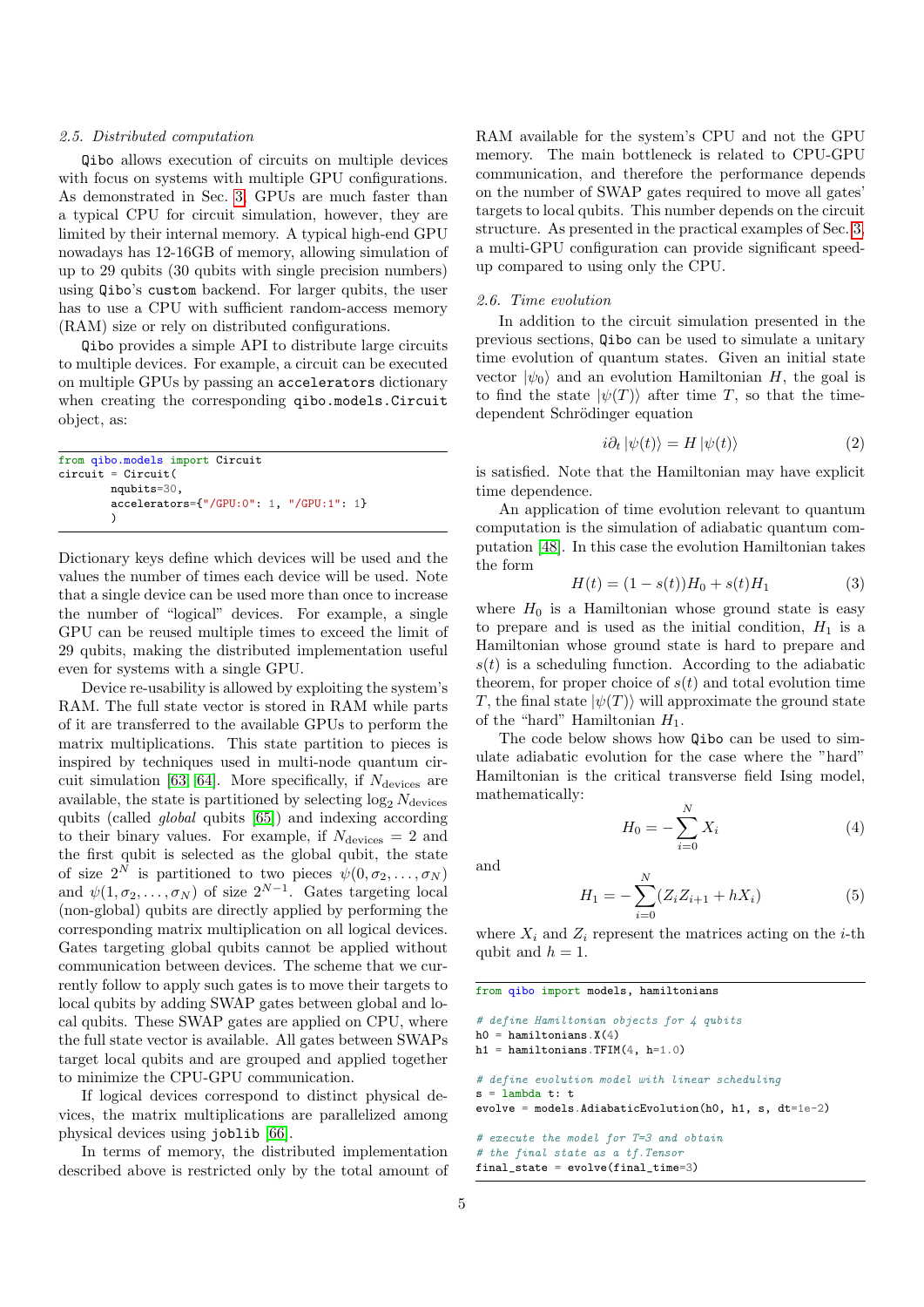Note that a list of callbacks may be passed to the definition of the models.AdiabaticEvolution object, which allows the user to track various quantities during the evolution.

In terms of implementation, Qibo uses two different methods to simulate time evolution. The first method requires constructing the full  $2^N \times 2^N$  matrix of H and uses an ordinary differential equation (ODE) solver to integrate the time-dependent Schröndiger equation. The default solver ("exp") is using standard matrix exponentiation to calculate the evolution operator  $e^{-iH\delta t}$  for a single time step  $\delta t$  and applies it to the state vector via the matrix multiplication

$$
|\psi(t + \delta t)\rangle = e^{-iH\delta t} |\psi(t)\rangle \tag{6}
$$

This is repeated until the specified final time T is reached. In addition, Qibo provides two Runge-Kutta integrators [\[67,](#page-14-21) [68\]](#page-14-22), of fourth-order ("rk4") and fifth-order ("rk45"). Using one of these these solvers the matrix exponentiation step however such approach is less accurate when compared to the default "exp" solver. The operations used in this method are based on TensorFlow primitives and particularly the tf.matmul and tf.linalg.expm.

The second time evolution method is based on the Trotter decomposition, as presented in Sec. 4.1 of [\[69\]](#page-14-23). For local Hamiltonians that contain up to k-body interactions, the evolution operator  $e^{-iH\delta t}$  can be decomposed to  $2^k \times 2^k$  unitary matrices and therefore time evolution can be mapped to a quantum circuit consisting of  $k$ -qubit gates. Qibo provides an additional Hamiltonian object (qibo.hamiltonians.TrotterHamiltonian) which can be used to generate the corresponding circuit. Time evolution is then implemented by applying this circuit to the initial condition. Since time evolution is essentially mapped to a circuit model, all Qibo circuit functionality such as custom operators (for up to two-qubit gates) and distributed execution (Sec. [2.5\)](#page-4-1) may be used with this evolution method. Furthermore, this allows the direct simulation of an adiabatic evolution by a circuit-based quantum computer.

#### <span id="page-5-0"></span>3. Benchmarks

In this section we benchmark Qibo and compare its performance with other publicly available libraries for quantum circuit simulation. In addition, we provide results from running circuit simulations on different hardware configurations supported by Qibo and we compare performance between using single or double complex precision. Finally, we benchmark Qibo for the simulation of adiabatic time evolution, and we compare the performance of different solvers.

The libraries used in the benchmarks are shown in Table [4.](#page-5-1) The default precision and hardware configuration was used for all libraries and was compared to the equivalent Qibo configuration. Single-thread Qibo numbers were obtained using taskset utility to restrict the number of

| Library                  | Precision        | Hardware                                    |
|--------------------------|------------------|---------------------------------------------|
| Qibo $0.1.0$ [51]        | single<br>double | multi-thread CPU<br><b>GPU</b><br>multi-GPU |
| Cirq $0.8.1$ [19]        | single           | single-thread CPU                           |
| TFQ 0.3.0 [20]           | single           | single-thread CPU                           |
| Qiskit 0.16.1 [21]       | double           | single-thread CPU                           |
| PyQuil 2.20.0 [22]       | double           | single-thread CPU                           |
| IntelQS $2.0.0$ $[23]$   | double           | multi-thread CPU                            |
| QCGPU $0.1.1$ [24]       | single           | multi-thread CPU<br>GPU                     |
| Qulacs $0.1.10.1$ $[25]$ | double           | multi-thread CPU<br>GPU                     |

<span id="page-5-1"></span>Table 4: Quantum libraries used in the benchmarks with their supported simulation precisions and hardware configurations.

threads because, when running on CPU, Qibo utilizes all available threads by default. For Qiskit we have used the default Qiskit-Aer simulator.

All results presented in this section are produced with an NVIDIA DGX Station [\[70\]](#page-14-24). The machine specification includes 4x NVIDIA Tesla V100 with 32 GB of GPU memory each, and an Intel Xeon E5-2698 v4 with 2.2 GHz (20-Core/40-Threads) with 256 GB of RAM. The operating system of this machine is the default Ubuntu 18.04- LTS with CUDA/nvcc 10.1, TensorFlow 2.2.0 and g++ 7.5. The source code of the benchmark exercise presented in this section is available in [\[71\]](#page-14-25).

### 3.1. Quantum Fourier Transform

The first circuit we used for benchmarks is the Quantum Fourier Transform (QFT) [\[8\]](#page-13-7). This circuit is used as a subroutine in many quantum algorithms and thus constitutes an example with great practical importance. The gates used in this circuit are H, CZPow, and SWAP, all of which are available in Qibo and other used libraries, except QCGPU where SWAP was implemented using three CNOT gates.

Results for the QFT circuit are shown in Fig. [2.](#page-6-1) It is natural to discuss two regimes separately, the small circuit regime consisting of up to 20 qubits and the large circuit regime for more than 20 qubits. We observe that most libraries offer similar performance in the first regime. Qulacs is the fastest as it is based on compiled C++ and avoids the Python overhead that exists in all other libraries. Furthermore, we observe that simpler hardware configurations (single-thread CPU) perform better for small circuits than more complex ones (multi-threading or GPU). In the large circuit regime Qibo offers a better scaling than other libraries in both CPU and GPU. It is also clear that GPU accelerated libraries offer about an order of magnitude improvement compared to CPU implementations. We note the exact agreement between TFQ and single-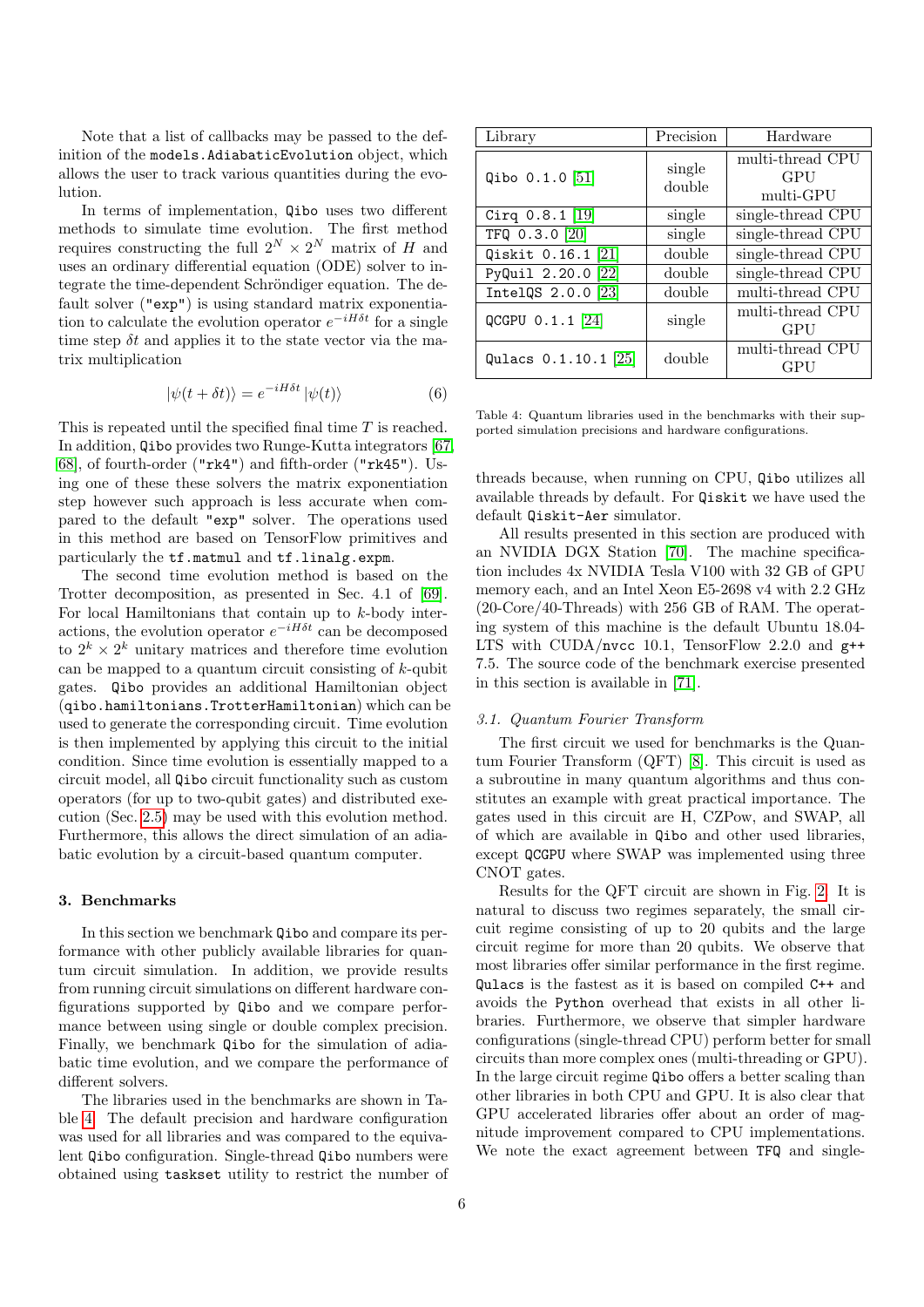

Figure 2: Quantum Fourier Transform simulation performance comparison in single precision (left) and double precision (right). Large plots<br>show total simulation time as a function of qubit number. Smaller plots show the ra show total simulation time as a function of qubit number. Smaller plots show the ratio of this time for each library to the corresponding Qibo run for GPU (left) and CPU (right).

thread Qibo as both libraries use TensorFlow as their computation engine.

In terms of memory, Qibo can simulate the highest number of qubits (33 in complex128 / 34 in complex64) possible for the memory available in the DGX station (256 GB). A single 32 GB GPU can simulate up to 30 qubits (31 in complex64), however this number can be extended up to 33 (34 in single precision) using the distributed scheme described in Sec. [2.5](#page-4-1) to re-use the same GPU device on multiple state vector partitions. The switch from single to distributed GPU configuration explains the change of scaling in the last three points of "Qibo (GPU)" data. The distributed scheme can achieve an even better scaling if all four available DGX GPUs are used ("Qibo (multi-GPU)" line). For more details on the performance of different hardware configurations supported by Qibo, we refer to Sec. [3.6.](#page-9-1)

### <span id="page-6-0"></span>3.2. Variational circuit

The second circuit used in the benchmarks is inspired by the structure of variational circuits used in quantum machine learning and similar applications [\[13,](#page-13-12) [14\]](#page-13-13). Such circuits constitute a good candidate for applications of near-term quantum computers due to their short depth and are of great interest to the research community. The circuit used in the benchmark consists of a layer of RY rotations followed by a layer of CZ gates that entangle neighbouring qubits, as shown in Fig. [3.](#page-6-2) The configuration is repeated for five layers and the variational parameters are chosen randomly from  $[0, 2\pi]$  in all benchmarks.

In Fig. [4](#page-7-0) we plot the results of the variational circuit benchmark. We observe similar behavior to the QFT

<span id="page-6-1"></span>

Figure 3: Structure of the variational circuit used in the benchmarks. All gates shown in this figure are repeated five times to give the full  $\alpha$  in this conditional large of  $\text{PV}$  gates is used in the end circuit and an additional layer of RY gates is used in the end.

<span id="page-6-2"></span>of neighboring  $\mathcal{C}$  neighboring  $\mathcal{C}$ 

benchmarks with all libraries performing similarly for small qubit numbers and  $\overline{\mathbf{Q}}$  is offering superior scaling for large quon numbers. The variational circuit is all example where<br>the gate fusion described in Sec. [2.4](#page-3-1) is useful. In our Qibo inc gate russon described in Sec.  $2.4$  is discuit. In our direction inplementation we exploit this by using the Variationalqubit numbers. The variational circuit is an example where Layer gate, which fuses four RY gates with the CZ gate between them and applies them as a single two-qubit gate. TFQ uses a similar fusion algorithm [\[20\]](#page-13-19), and unlike the QFT benchmark, it is now noticeably faster than Cirq. All other libraries use the traditional form of the circuit, with each gate being applied separately.

### 3.3. Measurement simulation

Qibo simulates quantum measurements using its standard dense state vector simulator, followed by sampling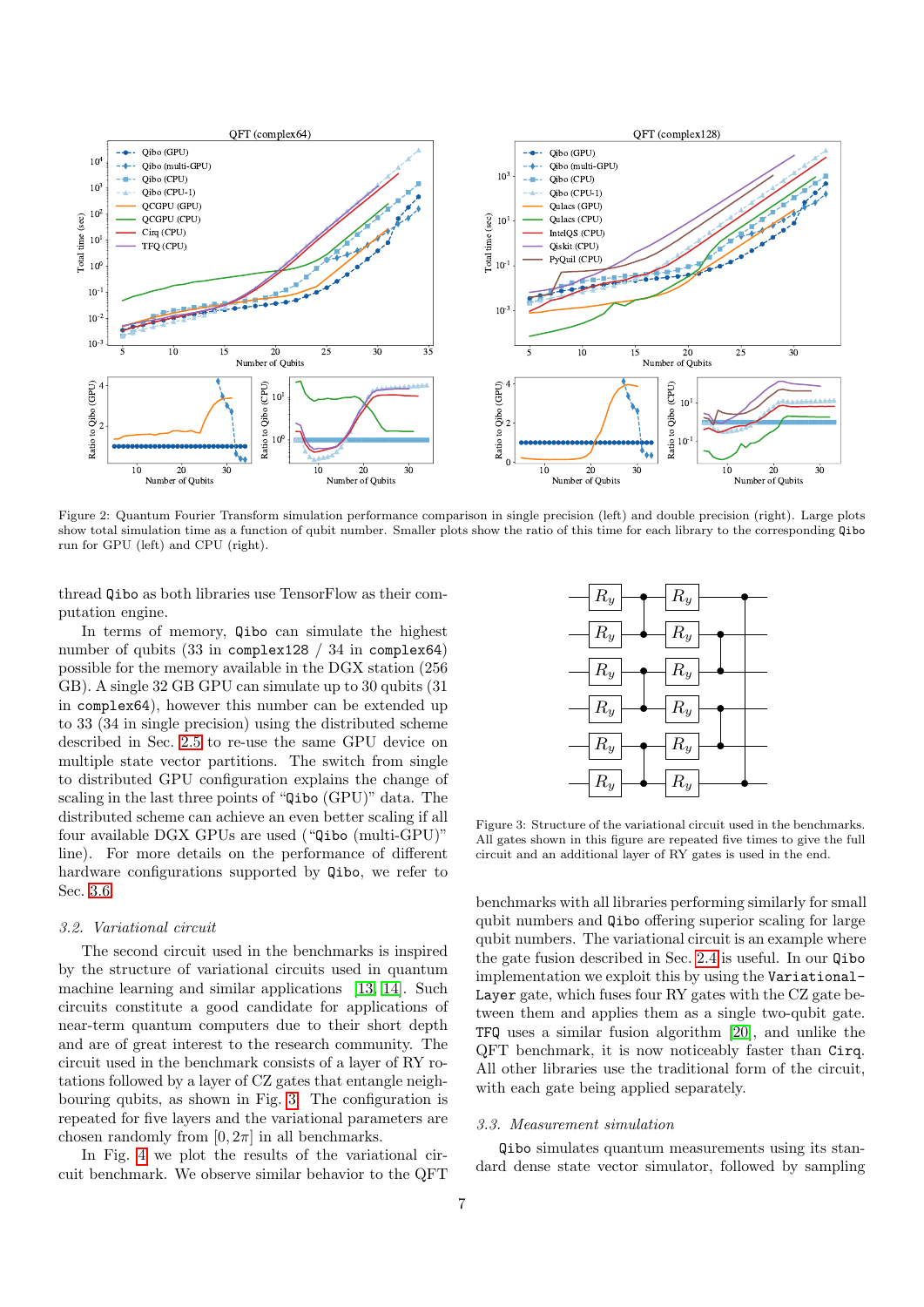

Figure 4: Variational circuit simulation performance comparison in single precision (left) and double precision (right). Large plots show total simulation time as a function of number of qubits. Smaller plots show the ratio of this time for each library to the corresponding Qibo run for GPU (left) and CPU (right).



Figure 5: Example of measurement shots simulation on CPU (left) and GPU (right).

from the distribution corresponding to the final state vector. Since the dense state vector is used instead of repeated circuit executions, measurement time does not have a strong dependence on the number of shots. This is demonstrated for different qubit numbers  $N$  in Fig. [5.](#page-7-1) The plots contain only the time required for sampling as the state vector simulation time (time required to apply gates) has been subtracted from the total execution time. The circuit used in this benchmark consists of a layer of H gates applied to every qubit followed by a measurement of all qubits.

When a GPU is used for a circuit that contains measurements, it will likely run out of memory during the sampling procedure if the number of shots is sufficiently high. In such a case, Qibo will automatically fall back to CPU to complete the execution. This is not particu<span id="page-7-1"></span><span id="page-7-0"></span>larly costly in terms of performance as the computationally heavy part is the evolution of the state vector, which happens on GPU, and not the sampling procedure. The oscillations that appear in the GPU part of Fig. [5](#page-7-1) are due to this fallback mechanism. This is implemented using an exception on TensorFlow's out-of-memory error, and as a result, the procedure of falling back to CPU is slower than explicitly executing sampling on CPU.

### 3.4. Simulation precision

Qibo allows the user to easily switch between single (complex64) and double (complex128) precision with the qibo.set precision() method. In this section we compare the performance of both precisions. The results are plotted in Fig. [6.](#page-8-0) We find that as the number of qubits grows using single precision is  $\sim$  2 times faster on GPU and  $\sim$  1.5 faster on CPU.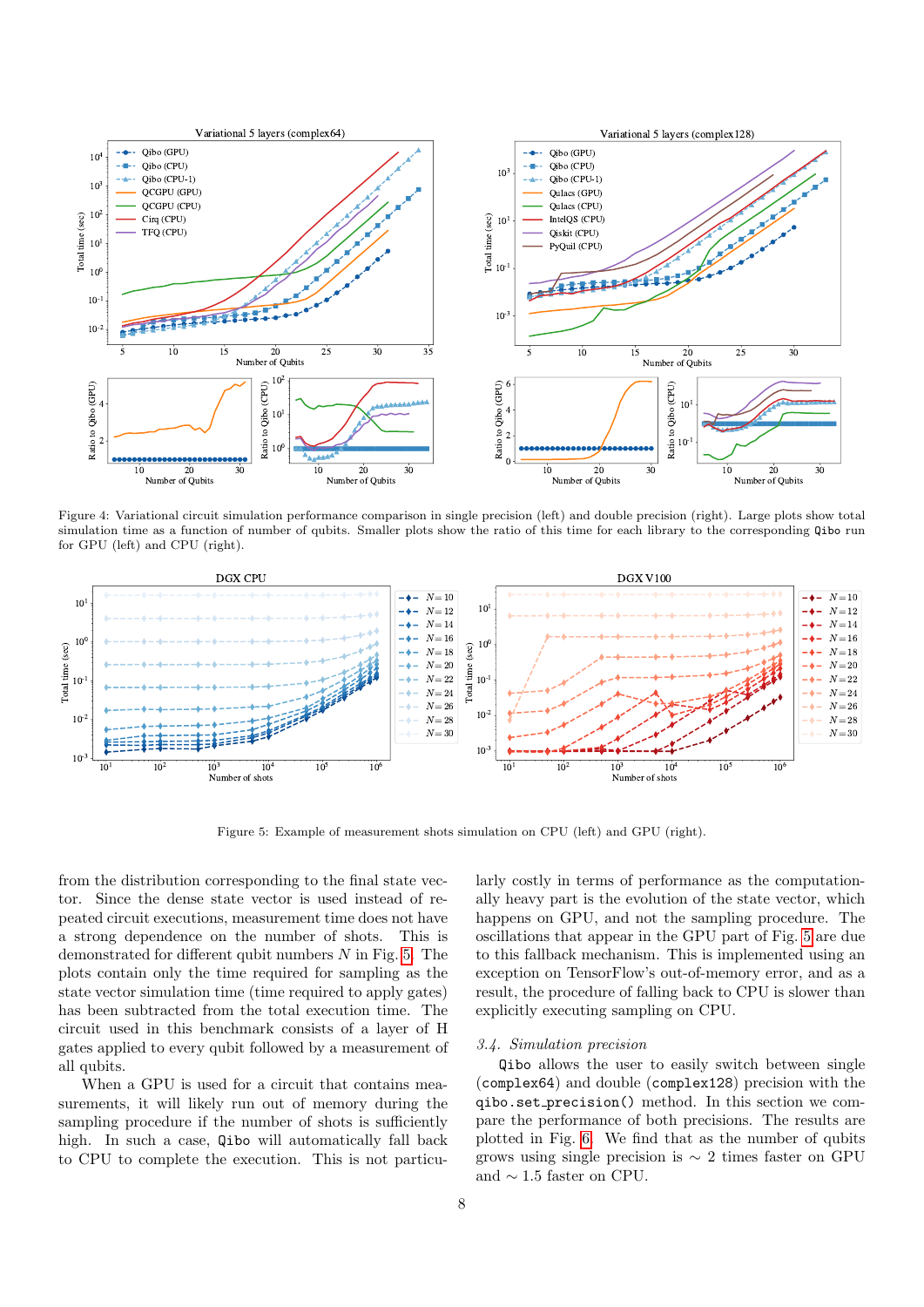

Figure 6: Comparison of simulation time when using single (complex64) and double (complex128) precision on GPU and multithreading (40 threads) CPU.

#### 3.5. Adiabatic time evolution

We use Qibo to simulate the adiabatic evolution with the Hamiltonians defined in Eq. [\(5\)](#page-4-2) and linear scaling  $s(t) = t$ . We simulate for a total time of  $T = 1$  using double precision.

The total simulation time is shown as a function of the number of qubits in Fig. [7](#page-8-1) for execution on CPU (40 threads) and GPU. As expected, using the Trotter decomposition is several orders of magnitude faster than methods that use the full  $2^N \times 2^N$  Hamiltonian matrix. It also requires less memory allowing the simulation of larger qubit numbers. Note that using Runge-Kutta methods with a Trotter Hamiltonian requires less memory because it calculates the dot products between the Hamiltonian and the state term by term, instead of constructing the full matrix.

Similar to circuit simulation, GPU is typically faster than CPU for all solvers. Note that similarly to the QFT benchmarks shown in Fig. [2](#page-6-1) the last few points of the "Trotter (GPU)" line correspond to re-using the same device using the distributed scheme leading to a different scaling in the execution time. Runge-Kutta solvers exploit parallelization techniques less than other methods and, as a result, have the smallest speed-up from using a GPU. In all cases, the time direction has to be treated sequentially, while the matrix multiplications at a given time step can be computed in parallel, making the GPU more useful as the number of qubits increases.

In Fig. [8](#page-8-2) we plot the total execution time as a function of the time step  $\delta t$  used to discretize time. The exponential solver is used with and without Trotter decomposition. In Fig. [9](#page-9-2) we calculate the underlying errors of the Trotter decomposition. The error is quantified using the overlap between the final state obtained using the Trotter decomposition and the full exponential time evolution operator,



<span id="page-8-1"></span><span id="page-8-0"></span>Figure 7: Adiabatic time evolution simulation performance comparison in double precision. Large plots show total simulation time as a function of qubit number. Smaller plots show the ratio of this time to the corresponding Trotter evolution run for GPU (left) and CPU (right).



<span id="page-8-2"></span>Figure 8: Total execution time for the adiabatic evolution of  $N = 10$ for total time  $T = 1$  as a function of the time step  $\delta t$ .

with the latter considered to be exact. We find that as we decrease the time step  $\delta t$  the overlap approaches unity as  $\delta t^4$ , but execution time increases as expected. The  $\delta t^n$ lines for  $n \in \{3, 4, 5\}$  in Fig. [9](#page-9-2) correspond to curves defined by  $y = y_0 \left(\frac{x}{x_0}\right)^n$  where  $(x_0, y_0)$  is the rightmost point (for  $\delta t = 0.1$ ) in the "Evolution" curve. These are plotted to demonstrate the scaling of evolution error as  $\delta t \to 0$ .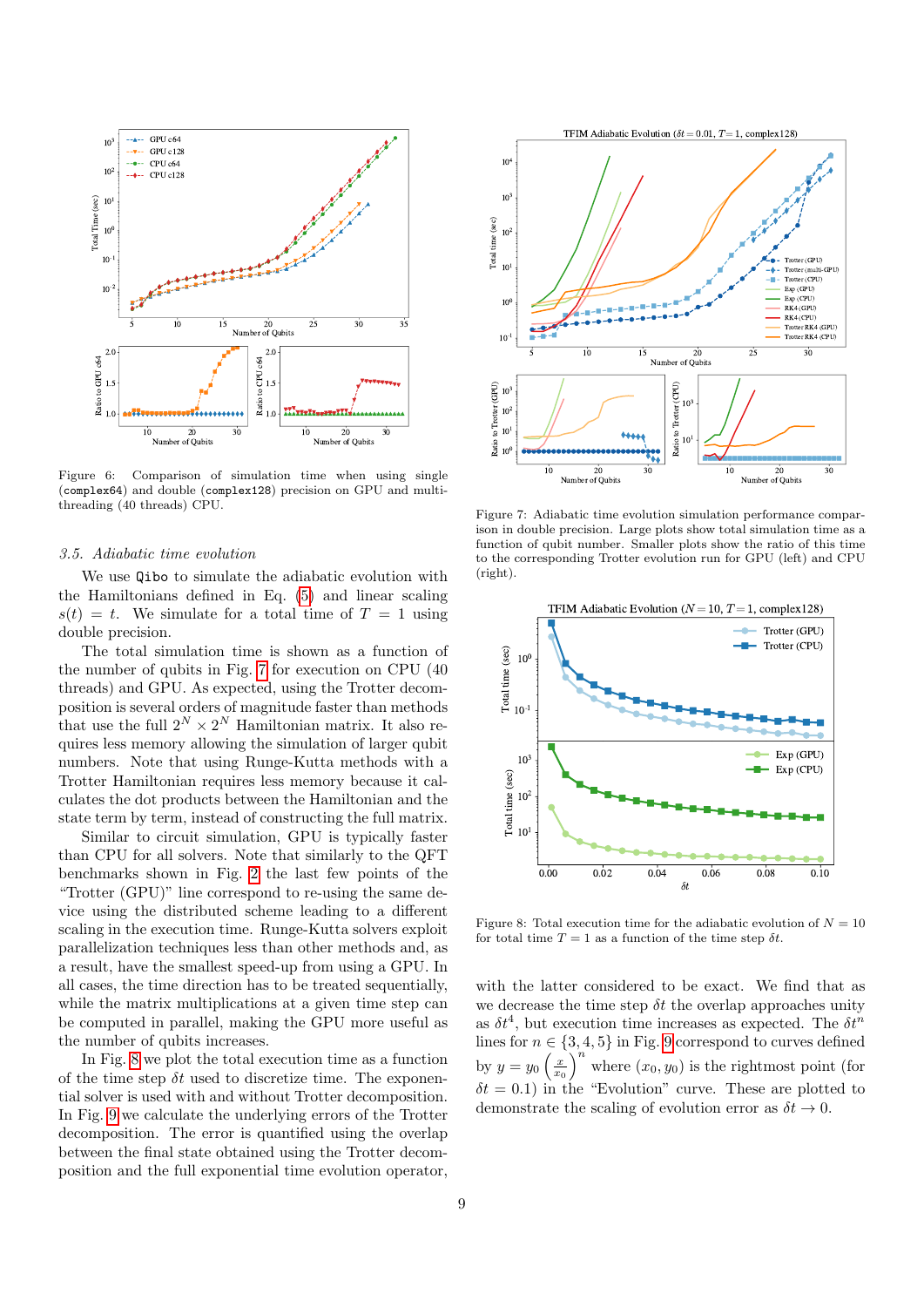

Figure 9: Overlap between the final state obtained using the Trotter decomposition and the full exponentiation of the Hamiltonian. The problem considered is the adiabatic evolution of the TFIM Hamilto-nian (Eq. [\(5\)](#page-4-2)) for total time  $T = 1$ , linear scheduling and  $N = 10$ qubits.

| Number of qubits    | $0 - 15$ | $15-30$           | >30             |
|---------------------|----------|-------------------|-----------------|
| CPU single thread   | $***$    |                   |                 |
| CPU multi-threading |          | $\star\star$      | $\star\star$    |
| single GPU          |          | $\star\star\star$ | $^{\star\star}$ |
| multi-GPU           |          |                   |                 |

Table 5: Heuristic rules for optimal device selection depending on the number of qubits in the circuit. More stars means a shorter execution time is expected. We stress that these general rules may not be valid on every case as the optimal configuration depends on many factors such as the exact circuit structure and hardware specifications (CPU and GPU speed and memory).

#### <span id="page-9-1"></span>3.6. Hardware device selection

A core point in Qibo is the support of different hardware configurations despite its simple installation procedure. The user can easily switch between CPU and GPU using the qibo.set device() method. A question that arises is how to determine the optimal device configuration for the circuit one would like to simulate. While the answer to this question depends both on the circuit specifics (number of qubits, number of gates, number of re-executions) and the exact hardware specifications (CPU or GPU model and available memory), in this section we provide a basic comparison using the DGX station. The circuit used is the QFT in double precision, and the results of this section are summarized in Table [5,](#page-9-3) which provides some heuristic rules for optimal device selection according to the number of qubits.

In Fig. [10](#page-10-0) we plot the total simulation time using four different CPU thread configurations and two GPU configurations. The number of threads in the CPU runs was selected using taskset. For large numbers of qubits we observe that using multiple threads reduces simulation time by an order of magnitude compared to single-thread. However, performance plateaus are reached at 20-threads. Switching to a GPU whenever the full state vector fits in its memory provides an additional 10x speed-up making it the optimal device choice for circuits containing 15 to 30 qubits.

The situation is less clear for circuits with more than 30 qubits, when the full state vector does not fit in a single GPU memory. Qibo provides three alternative solutions for such situation: multi-threading CPU, re-using a single GPU for multiple state pieces (mimicking distributed computation) or using multiple GPUs if available. In terms of memory, all these approaches are limited by the total memory available for the system's CPU. Using multiple GPUs is always more efficient than re-using a single GPU as it allows us to parallelize the calculations on different state pieces.

<span id="page-9-2"></span>The comparison between multi-GPU and CPU generally depends on the structure of the circuit. QFT is an example of a circuit that does not require any additional SWAP gates between global and local qubits, making it a good case for a distributed run. This property is not true for all circuits, and therefore we would see a smaller difference between CPU and multi-GPU configurations for other circuits. Regardless, multi-GPU configurations or even re-using a single GPU are expected to be useful for the regime of qubit numbers between 30 and 35.

<span id="page-9-3"></span>In Fig. [11](#page-10-1) we repeat the hardware comparison for smaller qubit numbers. We find that single thread CPU is the optimal choice for up to 15 qubits, while the GPU will start giving an advantage beyond this point.

### <span id="page-9-0"></span>4. Applications

The current Qibo 0.1.0 contains pre-coded examples of quantum algorithms applied to specific problems. The subsections that follow provide an outline of these applications. For more details on each application we refer to our documentation [\[72\]](#page-14-26) and we note that all the code is available at the Qibo repository.

It is worth emphasizing that, apart from the application examples that follow, Qibo provides several applicationspecific models, in addition to the standard models.Circuit that can be used for circuit simulation. These models are outlined in Table [2](#page-1-0) and some are used in the applications that follow.

# 4.1. Variational Quantum Eigensolver

The Variational Quantum Eigensolver (VQE) [\[60\]](#page-14-14) is a common technique for finding ground states of Hamiltonians in the context of quantum computation. As noted in Table [2,](#page-1-0) Qibo provides a VQE model that allows optimization of the variational parameters.

In this example, we provide an extension of the VQE algorithm that may be used to improve optimization and is known as the adiabatically assisted VQE (AAVQE) [\[73\]](#page-14-27). Qibo provides a pre-coded implementation of the AAVQE for finding the ground state of the transverse field Ising Hamiltonian defined in Eq. [\(5\)](#page-4-2) and can be executed for any number of qubits, variational circuit layers and number of adiabatic steps specified by the user. Particularly, the example may be used to explore how the accuracy of the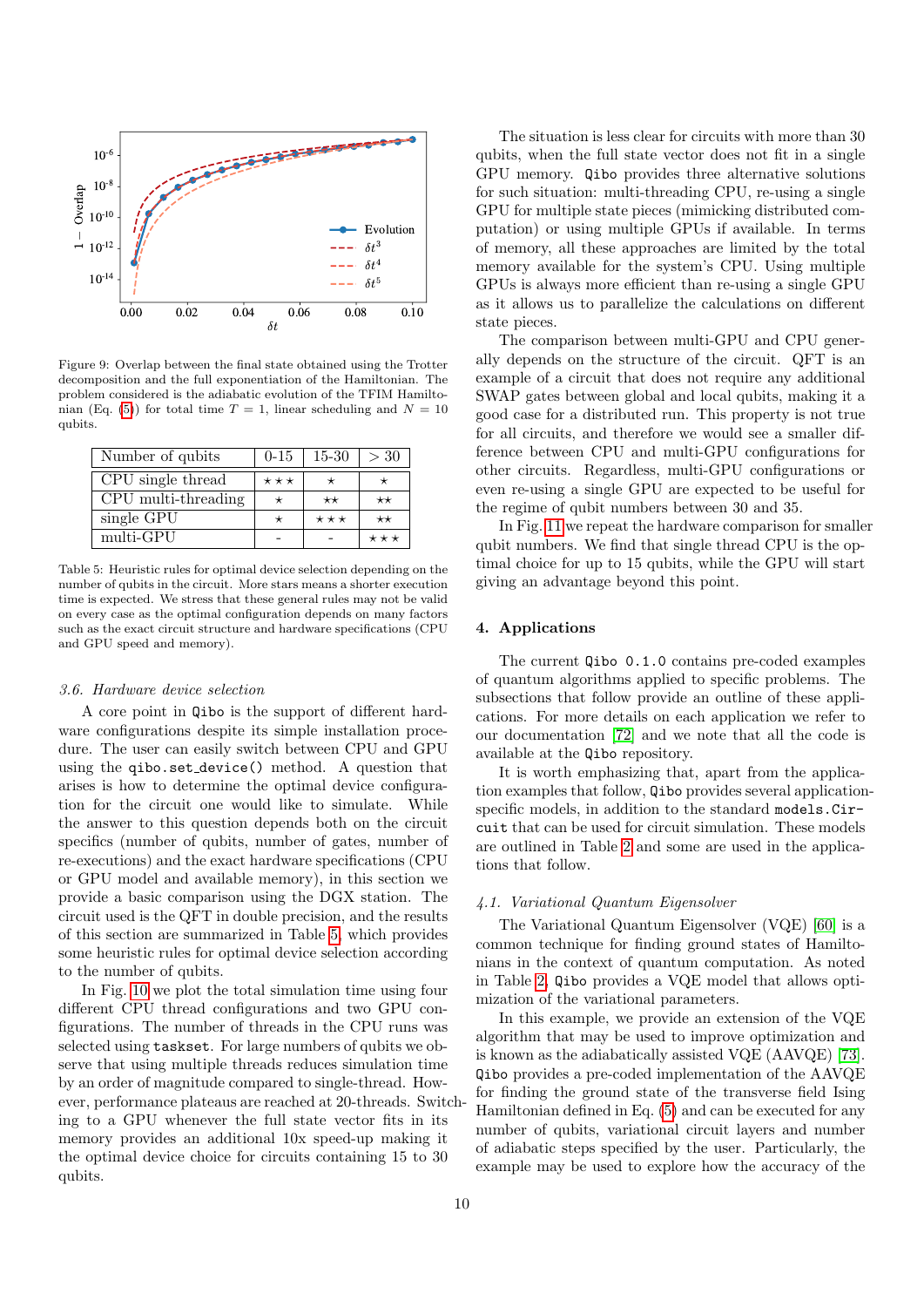

Figure 10: Comparison of Qibo performance for QFT on multiple hardware configurations. For the multi-GPU setup we include a label on top of each histogram bar summarizing the effective number of NVIDIA V100 cards used during the benchmark.



Figure 11: Comparison of Qibo performance for small QFT circuits on single thread CPU, multi-threading CPU and GPU. Single thread CPU is the optimal choice for up to 15 qubits.

VQE ansatz scales with the underlying circuit depth, as presented in [\[74\]](#page-14-28).

The code below demonstrates how the AAVQE can be implemented in Qibo.

```
# loop over the adiabatic steps
for t in range(T_max + 1):
    # define the interpolated Hamiltonian of AAVQE
   s = t / T_{max}hamiltonian = (1-s) * h0 + s * h1# define a Qibo VQE model
    vqe = models.VQE(circuit, hamiltonian)
    # optimize the VQE model to find that ground state
    options = {'maxfev': maxsteps}
    energy, params = vqe.minimize(initial_params,
                                  method='Nelder-Mead',
                                  options=options)
    initial_params = params
```
<span id="page-10-0"></span>where h0 and h1 are hamiltonians. Hamiltonian objects representing the easy and hard Hamiltonian respectively, circuit is a models.Circuit that implements the VQE ansatz, initial params (np.ndarray) is the initial guess for the variational parameters, T max (int) the number of adiabatic steps and maxsteps (int) the maximum number of optimization steps.

# <span id="page-10-2"></span>4.2. Grover's search for 3SAT

Grover's algorithm [\[10\]](#page-13-9) is a quantum algorithm for searching databases and an example where a quantum searching databases and an example where a quantum<br>computer provides a quadratic advantage  $\sqrt{2^N}$ , where N is the number of qubits, over a classical one for the same problem. In this example, Grover's algorithm is used to solve exact cover instances of a 3SAT problem, which is classified as NP-Complete [\[75\]](#page-14-29).

<span id="page-10-1"></span>In terms of implementation, Grover's algorithm can be simulated by defining a Qibo circuit that contains the required gates, which implement the oracle and the diffusion transformation. The pre-coded example comes with several instances of the exact cover problem from 4 up to 30 bits, where the solution is known, so that the user can verify that the algorithm has been successful, and that the solution is indeed the measured bitstring. Moreover, the user may execute the algorithm to newly created instances, with a known or unknown solution.

#### 4.3. Grover's search for hash functions

A second application of Grover's algorithm [\[10\]](#page-13-9) implemented in Qibo is on the task of finding the preimages of a hash function based on the ChaCha permutation [\[76\]](#page-14-30). The example is based on Ref. [\[77\]](#page-14-31).

In this case, the example takes as input a hash integer of 8 or fewer bits and finds the corresponding preimage, that is the number that maps to the given hash when applying the permutation. If the number of collisions is known for the given hash then the algorithm finds all the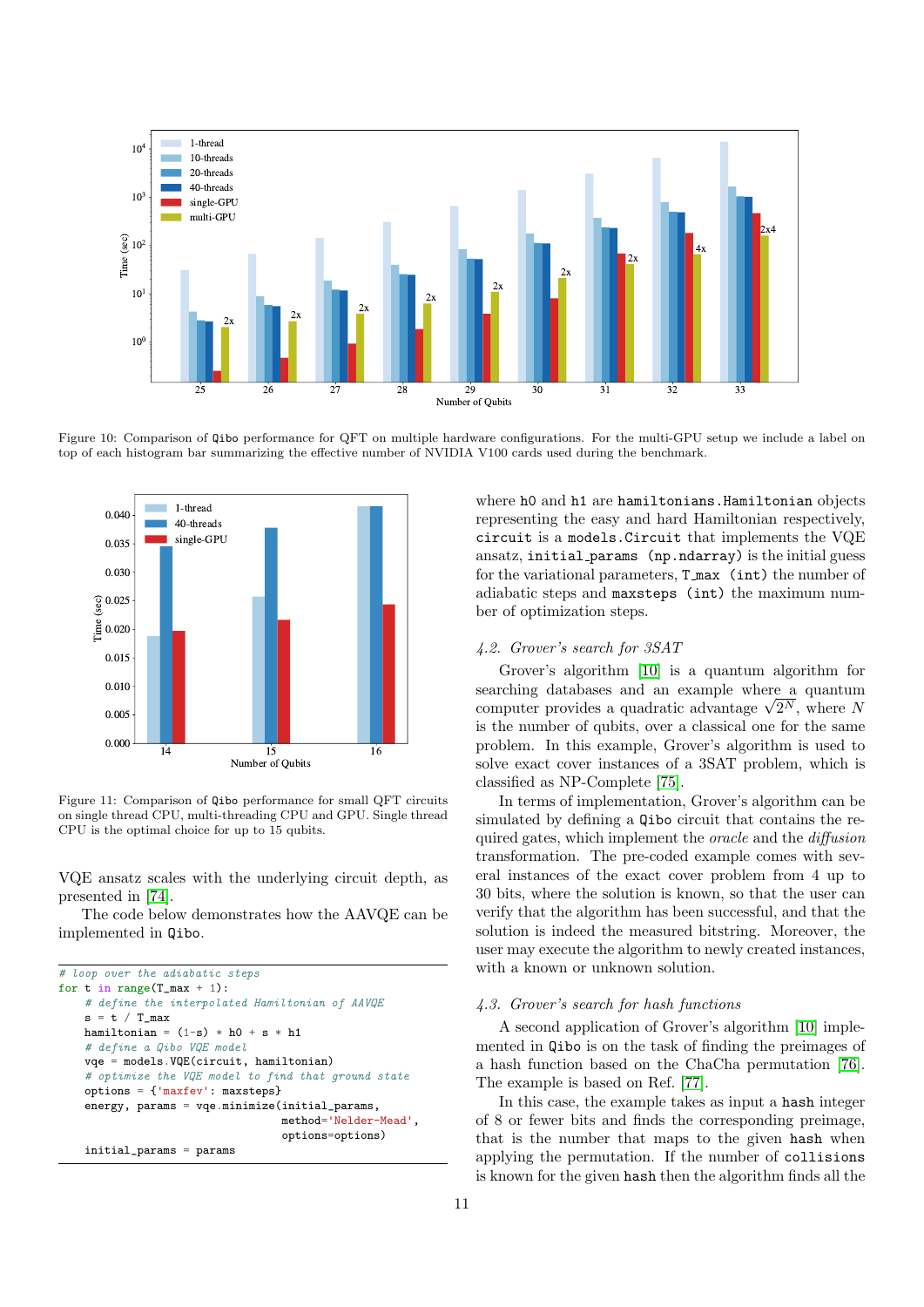possible solutions. Here collisions refers to the number of solutions. If the number of collisions is not given then the algorithm finds one solution using an iterative procedure [\[78\]](#page-14-32).

# 4.4. Quantum classifier

This example provides a variational quantum algorithm for classifying classical data [\[79\]](#page-14-33). The optimal values for the variational parameters are found via supervised training, minimizing a local loss given by the quadratic deviation of the classifier's predictions from the actual labels of the examples in the training set.

The pre-coded Qibo example applies the classifier on the iris data set [\[80\]](#page-14-34). The user has the option to train the circuit from scratch or use several pre-trained configurations to make predictions and calculate the classification accuracy. The user can also select the number of qubits and the circuit depth.

#### 4.5. Quantum classifier using data reuploading

Similarly to the previous section, this example provides a variational algorithm for classifying classical data using only one qubit and is based on Ref. [\[81\]](#page-14-35). The main idea is reuploading, that is creating a single qubit circuit where several different unitary gates are applied and each gate depends on the point that is classified and a set of variational parameters that are optimized through a learning procedure.

The pre-coded Qibo example applies such classifier on various two-dimensional classical datasets. The user can choose between training the classifier from scratch (optimizing the variational parameters) or using the provided pre-trained models. The code can be used to measure the accuracy of the classifier in each classification task and also provides plots with labeled points, using different colors for each class. Plots are provided in the two-dimensional plane but also on the Bloch sphere.

#### 4.6. Quantum autoencoder for data compression

The task of an autoencoder is to map an input density matrix  $x$  to a lower-dimensional Hilbert space  $y$ , such that x can be recovered from y. The quantum autoencoder that is implemented in Qibo is based on [\[82\]](#page-14-36) and is used to encode the ground states of the transverse field Ising model (Eq.  $(5)$ ) for various h-field values.

The code below demonstrates how the autoencoder optimization can be simulated using Qibo

```
def cost(params):
    """Calculates loss for specific values of
    \leftrightarrow parameters."""
    circuit.set_parameters(params)
    for state in ising_groundstates:
        final_state = circuit(np.copy(state))
         cost +
         \leftrightarrow encoder.expectation(final_state).numpy().real
```

```
options = {'maxiter': 2.0e3, 'maxfun': 2.0e3}
```

|  | result = minimize(cost, initial_params, |
|--|-----------------------------------------|
|  | $method='L-BFGS-B'.$                    |
|  | options=options)                        |

where circuit is a Qibo circuit that implements the variational ansatz, ising groundstates is a list of the states to be encoded and encoder is a Hamiltonian object for  $-\sum_{i=1}^{N} Z_i$  properly rescaled.

# 4.7. Quantum singular value decomposer

The quantum singular value decomposer (QSVD) [\[83\]](#page-14-37) refers to a circuit that produces the Schmidt coefficients of a pure bipartite quantum state. This is implemented as follows: Two Qibo variational circuits are defined and measured, one acting on each part of the bipartite measurements. The variational parameters are tuned to minimize a loss that depends on the Hamming distance of the two measured bitstrings. The user may attempt this optimization using the pre-coded example for random initial bipartite states with an arbitrary number of qubits and partition sizes.

#### 4.8. Tangle of three-qubit states

This example provides a variational strategy to compute the tangle of an unknown three-qubit state, given many copies of it. It is based on the result that local unitary operations cannot affect the entanglement of any quantum state and follows Refs. [\[84,](#page-14-38) [85\]](#page-14-39). An unknown three-qubit state is received, and one unitary gate is applied on every qubit. The exact gates are obtained such that they minimize the number of outcomes of the states  $|001\rangle$ ,  $|010\rangle$  and  $|011\rangle$ . The code can be used to simulate both noiseless and noisy circuits.

#### 4.9. Unary approach to option pricing

This is an example application of quantum computing in finance and provides a new strategy to compute the expected payoff of a (European) option, based on Ref. [\[86\]](#page-14-40). The main feature of this procedure is to use the unary encoding of prices, that is, to work in the subspace of the Hilbert space spanned by computational-basis states where only one qubit is in the  $|1\rangle$  state. This allows for a simplification of the circuit and resilience against errors, making the algorithm more suitable for NISQ devices.

The pre-coded example takes as input the asset parameters (initial price, strike price, volatility, interest rate and maturity date) and the quantum simulation parameters (number of qubits, number of measurement shots and number of applications of the amplitude estimation algorithm (see [\[86\]](#page-14-40))) and calculates the expected payoff using the quantum algorithm. The result is compared with the exact value of the expected payoff. Furthermore, the code plots a histogram of the quantum estimation for the option price probability distribution and a plot of the amplitude estimation measurement results as a function of iterations.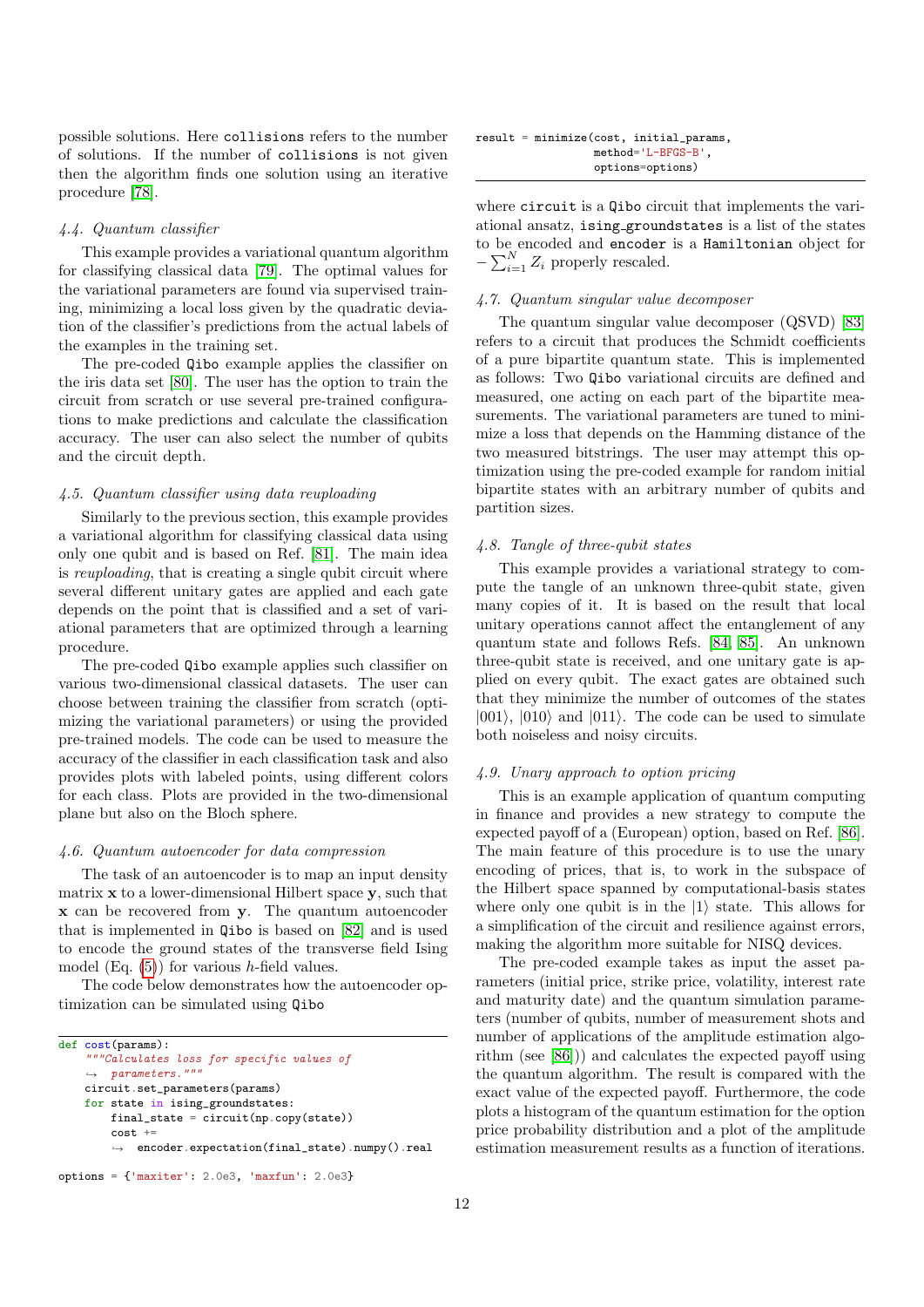#### 4.10. Adiabatic evolution

As noted in Table [2,](#page-1-0) Qibo provides models for simulating the unitary time evolution of quantum states, with a specific application on adiabatic evolution. As examples, we provide scripts that apply these models in various physics applications.

The first example simulates the adiabatic evolution of an Ising Hamiltonian (Eq.  $(5)$ ) for  $h = 1$  using a linear scaling function  $s(t) = t/T$ , where T is the total evolution time. Executing this example shows plots with the dynamics of energy (expectation value of the Ising Hamiltonian) and the overlap between the evolved state and the exact Ising ground state. Using these plots, we verify that the evolution converges to the exact ground state if sufficient evolution time T is used.

In addition, we provide the possibility to optimize the scheduling function  $s(t)$  and final time T so that the actual ground state is reached in a shorter time. The free parameters of  $s(t)$  and T are optimized so that the energy of the final state of the evolution is minimized. In our example, we use a polynomial ansatz for  $s(t)$  where the coefficients are the free parameters that are optimized.

### 4.11. Adiabatic evolution for 3SAT

Adiabatic evolution can also be applied to optimization problems outside physics. In this example, we provide an application for solving exact cover instances of a 3SAT problem, which is classified as an NP-Complete problem [\[75\]](#page-14-29). The same problem was solved in Sec. [4.2](#page-10-2) using Grover's algorithm in the circuit based paradigm of quantum computation, while in this example we demonstrate that a quantum annealing approach is also possible [\[87\]](#page-14-41).

Similarly to Sec. [4.2,](#page-10-2) the user may use one of the provided instances of the exact cover problem or add a custom one. The pre-coded example accepts the instance and the evolution parameters (total time  $T$ , discretization time step  $\delta t$ , and method of integration) and computes the solution and the probability that this is measured. The Trotter decomposition may be used for a more efficient evolution simulation. Additionally, for sufficiently small systems (due to memory constraints), it is possible to calculate and plot the gap of the adiabatic Hamiltonian as a function of time.

This example uses a linear scaling function by default. It is possible to switch to a polynomial scaling function and also optimize the underlying coefficient so that the solution is found in smaller total time  $T$ . Performing such optimization, we find that a scaling function that is "slower" at times where the gap is small is preferred over the default linear scheduling.

# <span id="page-12-0"></span>5. Outlook

Qibo provides a new interface for quantum simulation research by granting users and researchers the ability



Figure 12: Schematic view of the Qibo middleware design.

to implement quantum algorithms with simplicity. The user is allowed to simulate circuits and adiabatic evolution on different hardware platforms without having to know about the technicalities or the difficulties of their implementation on data placement, multi-threading systems and memory management that GPU and multi-GPUs computing require.

In this first release, Qibo includes a high-performance framework for quantum circuit simulations and adiabatic evolution using linear algebra techniques in combination with hardware acceleration strategies. For the time being, the code is targeted to run on single node devices with single or multiple GPU cards and sufficient RAM in order to perform simulations with an acceptable number of qubits and computational time.

The roadmap for future releases is organized in two directions. The first direction is focused on Physics and new algorithms for specific applications, in order to extend the code base set of algorithms for quantum calculations. Some imminent examples are the implementation of noise density matrices for custom operators and noise simulation without density matrices. The second direction is based on the technical perspective. We plan to extend the current distributed computation model to support multi-node devices through the OpenMPI [\[88,](#page-14-42) [89\]](#page-14-43) interface.

Furthermore, in Fig. [12](#page-12-1) we show schematically how the Qibo framework will be integrated with the middleware of the new quantum hardware developed by [\[57,](#page-14-11) [58\]](#page-14-12). The middleware infrastructure will provide the possibility to submit quantum calculations, defined with the Qibo API, to the quantum hardware through a server scheduling and queue service that provide the possibility to submit and retrieve results from the quantum computer laboratory. This development is particularly important in order to achieve the evaluation of quantum circuits, adiabatic evolution, and hybrid computations on the real quantum hardware.

# <span id="page-12-1"></span>**Qibo Middleware**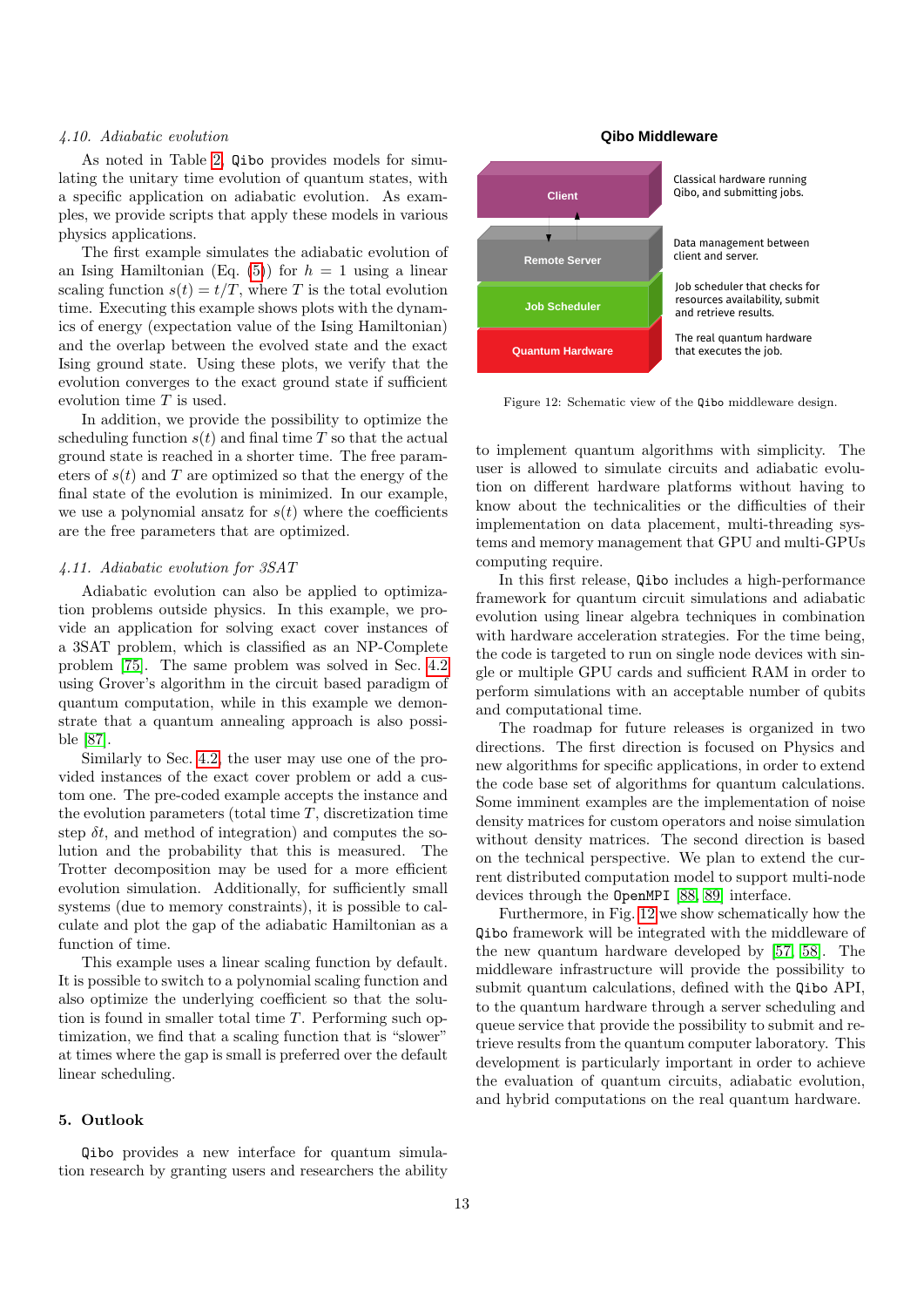#### Acknowledgements

The Qibo framework is supported by the Quantum Research Centre at the Technology Innovation Institute in the United Arab Emirates [\[57\]](#page-14-11) and the Qilimanjaro Quantum Tech in Spain [\[58\]](#page-14-12). This work is supported by project QuantumCAT (ref. 001-P-001644), co-funded by the Generalitat de Catalunya and the European Union Regional Development Fund within the ERDF Operational Program of Catalunya, and the European Union's Horizon 2020 research and innovation programme under grant agreement No 951911 (AI4Media).

### References

- <span id="page-13-0"></span>[1] Google Research, [Google AI Quantum](https://research.google/teams/applied-science/quantum/) (2017). URL [https://research.google/teams/applied-science/](https://research.google/teams/applied-science/quantum/)  $q$ uantum/
- <span id="page-13-1"></span>[2] IBM Research, [IBM Quantum Experience](https://www.ibm.com/quantum-computing/) (2016). URL <https://www.ibm.com/quantum-computing/>
- <span id="page-13-2"></span>[3] Rigetti, [Rigetti Computing](https://www.rigetti.com/) (2017).
- URL <https://www.rigetti.com/>
- <span id="page-13-3"></span>[4] Intel Corporation, [Intel Quantum Computing](https://www.intel.com/content/www/us/en/research/quantum-computing.html) (2017). URL [https://www.intel.com/content/www/us/en/research/](https://www.intel.com/content/www/us/en/research/quantum-computing.html) [quantum-computing.html](https://www.intel.com/content/www/us/en/research/quantum-computing.html)
- <span id="page-13-4"></span>[5] D-Wave Systems, [The Quantum Computing Company](https://www.dwavesys.com/) (2011). URL <https://www.dwavesys.com/>
- <span id="page-13-5"></span>[6] D-Wave Systems, [D-Wave Neal.](https://github.com/dwavesystems/dwave-neal)
- URL <https://github.com/dwavesystems/dwave-neal>
- <span id="page-13-6"></span>[7] F. Arute, et al., Quantum supremacy using a programmable superconducting processor, Nature 574 (2019) pp. 505–510. [doi:10.1038/s41586-019-1666-5](https://doi.org/10.1038/s41586-019-1666-5).
- <span id="page-13-7"></span>[8] D. Coppersmith, An approximate fourier transform useful in quantum factoring (2002). [arXiv:quant-ph/0201067](http://arxiv.org/abs/quant-ph/0201067).
- <span id="page-13-8"></span>[9] G. Brassard, P. Hoyer, M. Mosca, A. Tapp, Quantum amplitude amplification and estimation (2000). [arXiv:quant-ph/0005055](http://arxiv.org/abs/quant-ph/0005055).
- <span id="page-13-9"></span>[10] L. K. Grover, A fast quantum mechanical algorithm for database search (1996). [arXiv:quant-ph/9605043](http://arxiv.org/abs/quant-ph/9605043).
- <span id="page-13-10"></span>[11] L. K. Grover, Quantum computers can search rapidly by using almost any transformation, Physical Review Letters 80 (19) (1998) 4329–4332. [doi:10.1103/physrevlett.80.4329](https://doi.org/10.1103/physrevlett.80.4329).
- <span id="page-13-11"></span>[12] M. A. Nielsen, I. L. Chuang, Quantum computation and quantum information (2010). [doi:10.1017/CBO9780511976667](https://doi.org/10.1017/CBO9780511976667).
- <span id="page-13-12"></span>[13] N. Moll, et al., Quantum optimization using variational algorithms on near-term quantum devices, Quantum Science and Technology 3 (3) (2018) pp. 030503. [doi:10.1088/2058-9565/](https://doi.org/10.1088/2058-9565/aab822) [aab822](https://doi.org/10.1088/2058-9565/aab822).
- <span id="page-13-13"></span>[14] E. Farhi, J. Goldstone, S. Gutmann, A quantum approximate optimization algorithm (2014). [arXiv:1411.4028](http://arxiv.org/abs/1411.4028).
- <span id="page-13-14"></span>[15] P. W. Shor, Polynomial-time algorithms for prime factorization and discrete logarithms on a quantum computer, SIAM Review 41 (2) (1999) pp. 303–332. [doi:10.1137/S0036144598347011](https://doi.org/10.1137/S0036144598347011).
- <span id="page-13-15"></span>[16] S. Boixo, S. V. Isakov, V. N. Smelyanskiy, H. Neven, Simulation of low-depth quantum circuits as complex undirected graphical models (2017). [arXiv:1712.05384](http://arxiv.org/abs/1712.05384).
- <span id="page-13-16"></span>[17] J. Chen, et al., Classical simulation of intermediate-size quantum circuits (2018). [arXiv:1805.01450](http://arxiv.org/abs/1805.01450).
- <span id="page-13-17"></span>[18] I. L. Markov, Y. Shi, Simulating quantum computation by contracting tensor networks, SIAM Journal on Computing 38 (3) (2008) pp. 963–981. [doi:10.1137/050644756](https://doi.org/10.1137/050644756).
- <span id="page-13-18"></span>[19] [Cirq, a python framework for creating, editing, and invoking](https://github.com/quantumlib/Cirq) [Noisy Intermediate Scale Quantum \(NISQ\) circuits.](https://github.com/quantumlib/Cirq) URL <https://github.com/quantumlib/Cirq>
- <span id="page-13-19"></span>[20] M. Broughton, et al., Tensorflow quantum: A software framework for quantum machine learning (2020). [arXiv:2003.02989](http://arxiv.org/abs/2003.02989).
- <span id="page-13-20"></span>[21] H. Abraham, et al., Qiskit: An open-source framework for quantum computing (2019). [doi:10.5281/zenodo.2562110](https://doi.org/10.5281/zenodo.2562110).
- <span id="page-13-21"></span>[22] R. S. Smith, M. J. Curtis, W. J. Zeng, A practical quantum instruction set architecture (2016). [arXiv:1608.03355](http://arxiv.org/abs/1608.03355).
- <span id="page-13-22"></span>[23] G. G. Guerreschi, J. Hogaboam, F. Baruffa, N. P. D. Sawaya, Intel quantum simulator: a cloud-ready high-performance simulator of quantum circuits, Quantum Science and Technology 5 (3) (2020) pp. 034007. [doi:10.1088/2058-9565/ab8505](https://doi.org/10.1088/2058-9565/ab8505).
- <span id="page-13-23"></span>[24] A. Kelly, Simulating quantum computers using opencl (2018). [arXiv:1805.00988](http://arxiv.org/abs/1805.00988).
- <span id="page-13-24"></span>[25] The Qulacs developers, [Qulacs](https://github.com/qulacs/qulacs) (2018).
- URL <https://github.com/qulacs/qulacs>
- <span id="page-13-25"></span>[26] T. Jones, A. Brown, I. Bush, S. C. Benjamin, Quest and high performance simulation of quantum computers, Scientific Reports 9 (1) (Jul 2019). [doi:10.1038/s41598-019-47174-9](https://doi.org/10.1038/s41598-019-47174-9).
- [27] P. Zhang, J. Yuan, X. Lu, Quantum computer simulation on multi-gpu incorporating data locality, in: G. Wang, A. Zomaya, G. Martinez, K. Li (Eds.), Algorithms and Architectures for Parallel Processing, Springer International Publishing, Cham, 2015, pp. 241–256. [doi:10.1007/978-3-319-27119-4\\_17](https://doi.org/10.1007/978-3-319-27119-4_17).
- [28] D. S. Steiger, T. Häner, M. Troyer, Projectq: an open source software framework for quantum computing, Quantum 2 (2018) 49. [doi:10.22331/q-2018-01-31-49](https://doi.org/10.22331/q-2018-01-31-49).
- [29] [The Q# programming language.](https://docs.microsoft.com/en-us/quantum/user-guide/?view=qsharp-preview) URL [https://docs.microsoft.com/en-us/quantum/](https://docs.microsoft.com/en-us/quantum/user-guide/?view=qsharp-preview) [user-guide/?view=qsharp-preview](https://docs.microsoft.com/en-us/quantum/user-guide/?view=qsharp-preview)
- [30] A. Zulehner, R. Wille, Advanced simulation of quantum computations (2017). [arXiv:1707.00865](http://arxiv.org/abs/1707.00865).
- [31] E. Pednault, et al., Pareto-efficient quantum circuit simulation using tensor contraction deferral (2017). [arXiv:1710.05867](http://arxiv.org/abs/1710.05867).
- [32] S. Bravyi, D. Gosset, Improved classical simulation of quantum circuits dominated by clifford gates, Physical Review Letters 116 (2016) pp. 250501. [doi:10.1103/PhysRevLett.116.250501](https://doi.org/10.1103/PhysRevLett.116.250501).
- [33] K. De Raedt, et al., Massively parallel quantum computer simulator, Computer Physics Communications 176 (2) (2007) pp. 121–136. [doi:10.1016/j.cpc.2006.08.007](https://doi.org/10.1016/j.cpc.2006.08.007).
- [34] E. S. Fried, et al., qtorch: The quantum tensor contraction handler, PLOS ONE 13 (12) (2018) e0208510. [doi:10.1371/](https://doi.org/10.1371/journal.pone.0208510) [journal.pone.0208510](https://doi.org/10.1371/journal.pone.0208510).
- [35] B. Villalonga, et al., A flexible high-performance simulator for verifying and benchmarking quantum circuits implemented on real hardware, npj Quantum Information 5 (1) (Oct 2019). [doi:](https://doi.org/10.1038/s41534-019-0196-1) [10.1038/s41534-019-0196-1](https://doi.org/10.1038/s41534-019-0196-1).
- [36] X.-Z. Luo, J.-G. Liu, P. Zhang, L. Wang, Yao.jl: Extensible, efficient framework for quantum algorithm design (2019). [arXiv:1912.10877](http://arxiv.org/abs/1912.10877).
- [37] V. Bergholm, et al., Pennylane: Automatic differentiation of hybrid quantum-classical computations (2018). [arXiv:1811.](http://arxiv.org/abs/1811.04968) [04968](http://arxiv.org/abs/1811.04968).
- [38] J. Doi, et al., Quantum computing simulator on a heterogenous hpc system, in: Proceedings of the 16th ACM International Conference on Computing Frontiers, CF '19, Association for Computing Machinery, New York, NY, USA, 2019, p. 85–93. [doi:10.1145/3310273.3323053](https://doi.org/10.1145/3310273.3323053).
- [39] M. Möller, M. Schalkers, A cross-platform programming framework for quantum-accelerated scientific computing, in: V. V. Krzhizhanovskaya, G. Závodszky, M. H. Lees, J. J. Dongarra, P. M. A. Sloot, S. Brissos, J. Teixeira (Eds.), Computational Science – ICCS 2020, Springer International Publishing, Cham, 2020, pp. 451–464. [doi:10.1007/978-3-030-50433-5\\_35](https://doi.org/10.1007/978-3-030-50433-5_35).
- [40] T. Jones, S. Benjamin, QuESTlink—mathematica embiggened by a hardware-optimised quantum emulator, Quantum Science and Technology 5 (3) (2020) 034012. [doi:10.1088/2058-9565/](https://doi.org/10.1088/2058-9565/ab8506) [ab8506](https://doi.org/10.1088/2058-9565/ab8506).
- [41] Z.-Y. Chen, et al., 64-qubit quantum circuit simulation, Science Bulletin 63 (15) (2018) pp. 964-971. [doi:10.1016/j.scib.](https://doi.org/10.1016/j.scib.2018.06.007) [2018.06.007](https://doi.org/10.1016/j.scib.2018.06.007).
- [42] H. Bian, et al., Hpqc: a new efficient quantum computing simulator, EasyChair Preprint no. 4050 (EasyChair, 2020).
- [43] I. Meyerov, A. Liniov, M. Ivanchenko, S. Denisov, Simulating quantum dynamics: Evolution of algorithms in the hpc context (2020). [arXiv:2005.04681](http://arxiv.org/abs/2005.04681).
- [44] A. A. Moueddene, N. Khammassi, K. Bertels, C. G. Almudever,